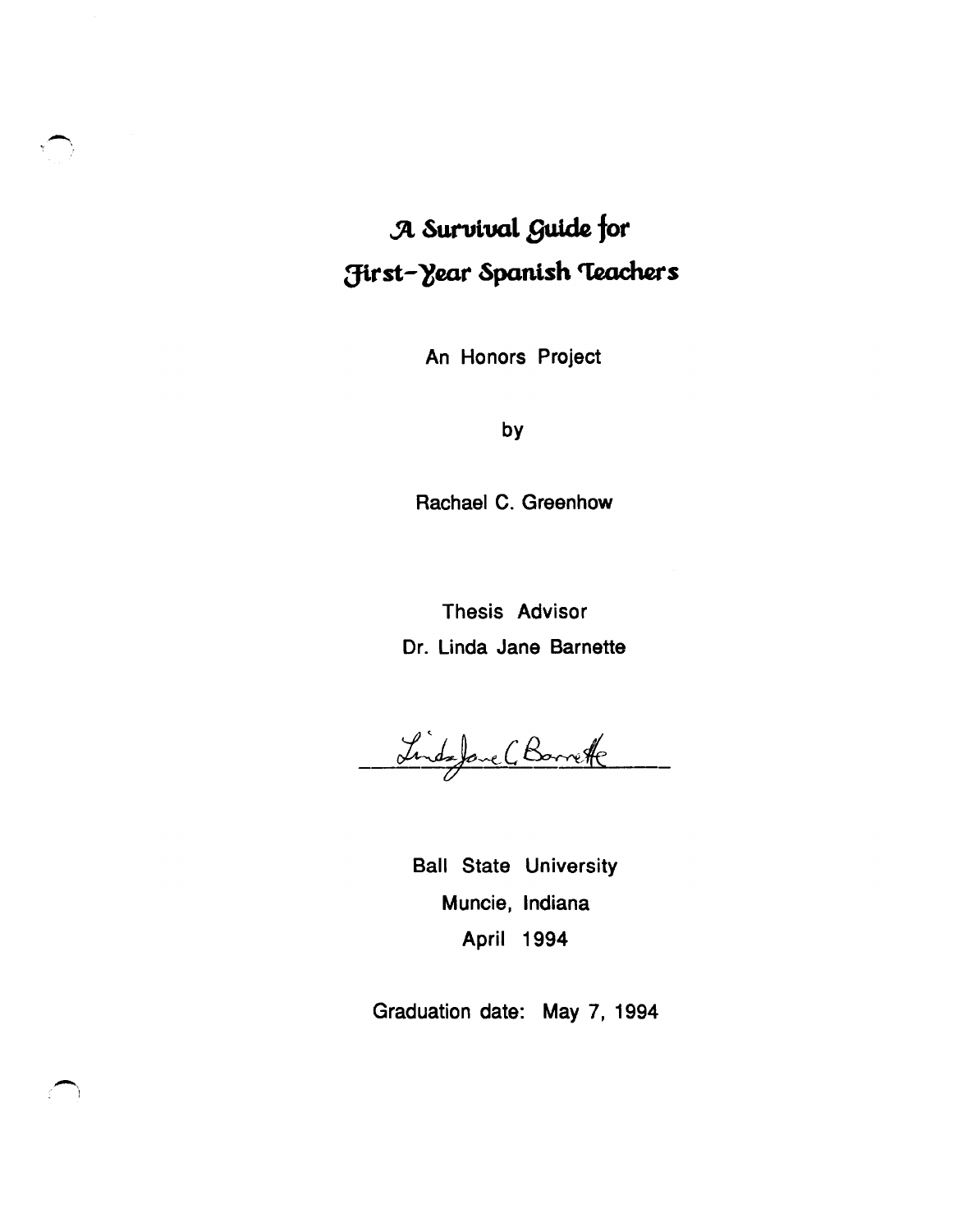

,-

-

#### Purpose of Project

The main purpose of this project is two-fold. First, it is a source of advice and suggestions for first year teachers and second, it provides resources for these teachers to consult. It is written in a conversational, not theoretical, manner that will draw readers in and be thoroughly understandable and practical for them.

My project has three major components. First, I have edited and compiled comments and suggestions I received from Spanish teachers who have been through their first year. Second, a calendar of Hispanic holidays and some classroom activity suggestions are included and third, there is a list of resources for Spanish teachers. None of these categories is exhaustive; however, each one will serve as a beginning to help first-year Spanish teachers find sources and spark ideas as they embark upon their teaching career.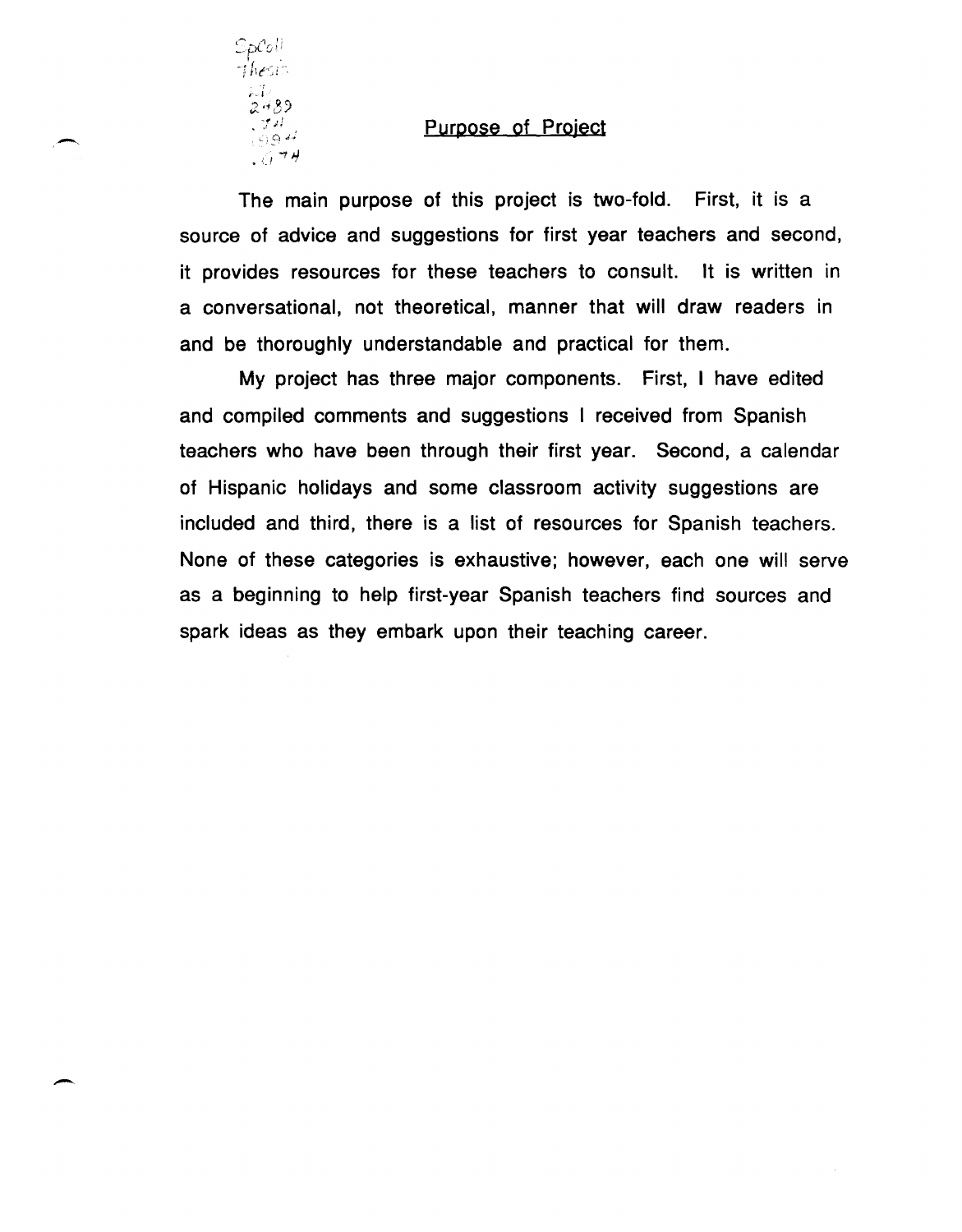# TABLE OF CONTENTS

 $\mathcal{A}$ 

 $\overline{\phantom{0}}$ 

-

| Ι.  | $\overline{2}$<br><b>Brief</b> explanation            |    |  |
|-----|-------------------------------------------------------|----|--|
| 11. | Tips from Teachers (introduction)                     | 4  |  |
|     | Organization<br>А.                                    | 4  |  |
|     | <b>Discipline</b><br>В.                               | 6  |  |
|     | <b>Student Motivation and Classroom Climate</b><br>C. | 8  |  |
| Ш.  | Practical Suggestions from other sources              |    |  |
|     | Calendar<br>А.                                        | 12 |  |
|     | В.<br><b>Activities</b>                               | 15 |  |
| IV. | List of Resources (introduction)                      | 18 |  |
|     | <b>Books and Workbooks</b><br>А.                      | 19 |  |
|     | В.<br>Catalogs and Magazines                          | 22 |  |
|     | Conclusion                                            |    |  |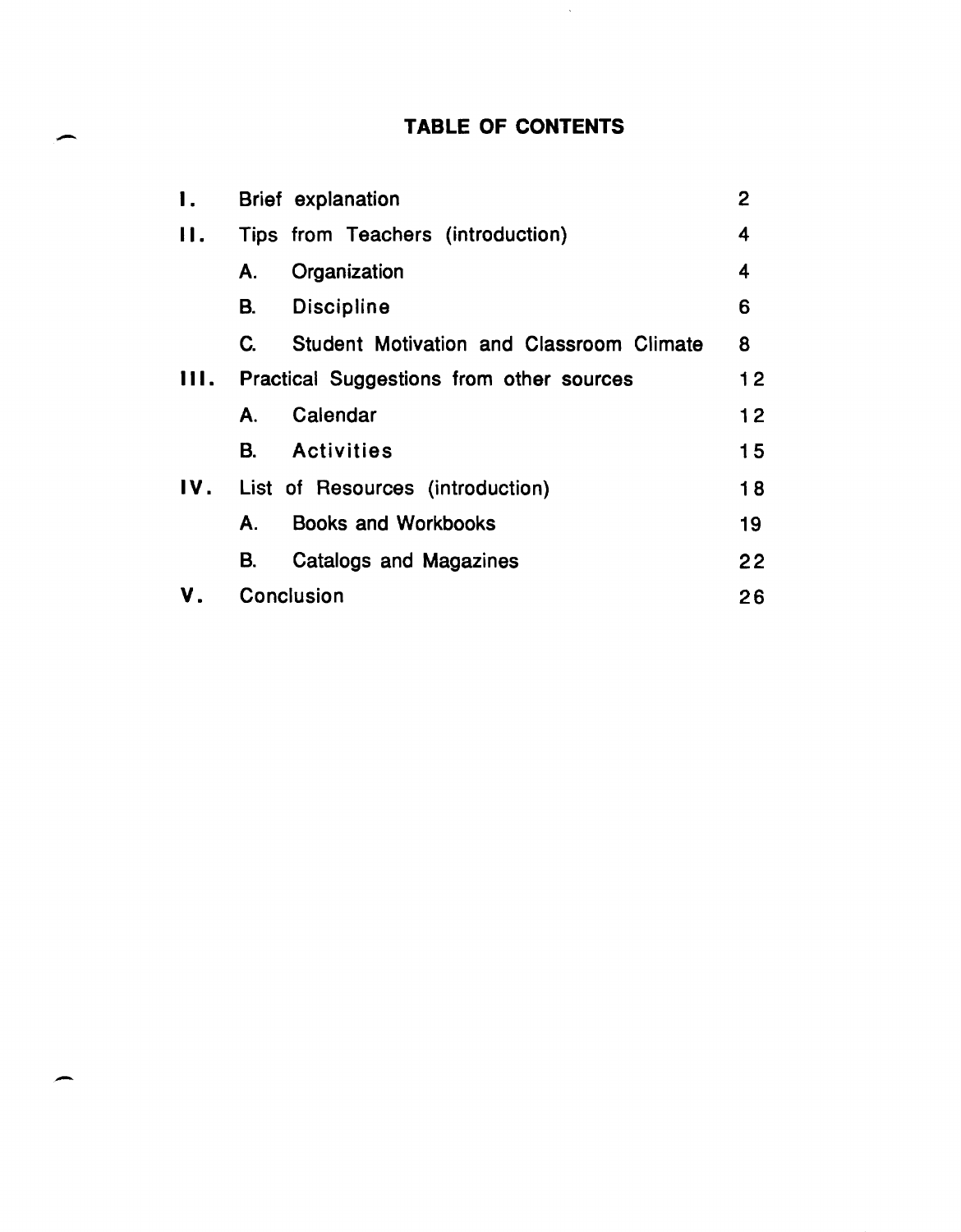Survival Guide for First Year Spanish Teachers

### I. Brief explanation

-

.-

As I thought of what project I should undertake for my senior Honors thesis at Ball State University, I wanted to do something practical that would benefit both me and others and that would be interesting at the same time. What I decided upon is this survival guide for first year Spanish teachers, because when I graduate and begin teaching, I need all the help I can get, and that perhaps you do, too.

For the primary part of my project, I thought that it would be most practical to ask teachers who have already been through their first year of teaching, and survived, for their advice. Those teachers gave many excellent pointers that have already been useful to me in my student teaching experience. I would like to thank the following teachers for their input and advice:

Thomas Alsop, Ben Davis High School, Indianapolis, IN Constance Bleigh, Brown County High School, Nashville, IN Michael Buck, Triton Central High School, Fairland, IN Nancy Doedens, Pike High School, Indianapolis, IN Alan Landes, Kouts Jr-Sr High School, Kouts, IN Paula Perry, Greenfield-Central High School, Greenfield, IN Mindy Retter, Connersville High School, Connersville, IN Linda Kehoe Robbins, Decatur Central High School, Indianapolis, IN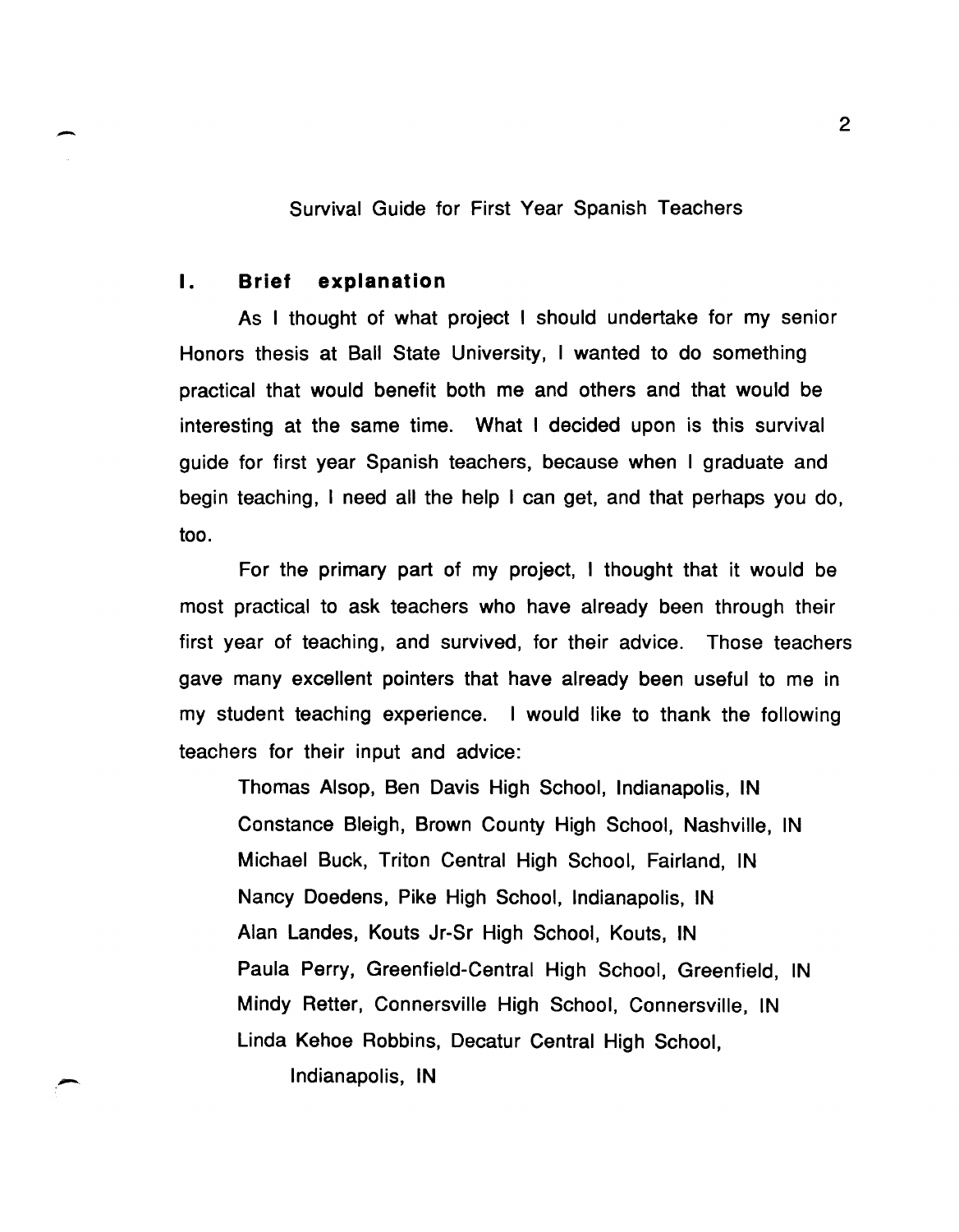Stephanie Schulenborg, Lawrence North High School,

Indianapolis, IN

I would also like to thank Dr. Linda Jane Barnette for her patience, support and invaluable input of ideas and suggestions that she has contributed to this project. I appreciate her very much!

In the second part of the survival guide, I have included a calendar with holidays celebrated in the Hispanic world and specific suggestions for classroom activities. Of course, these ideas are only a few of many, many excellent ideas, but I hope they will help you to make your own classroom more student-centered and prompt you to create your own ideas, which I am sure you already have!

As the last part of the guide, I have given you some sources that you can write or call to help you build your network of ideas. As with the activities, these are only a few of the many sources that you could consult; however, as you begin to consult a few of them, you will almost certainly receive more information about other similar publications.

I feel that I have already received the greatest reward from this project just from having gotten the input from teaching "pros" and from compiling the different activities and resources. However, it will be even more rewarding for me if you are able to reap valuable information from my survival guide that will help you have a successful Spanish classroom.

Enjoy!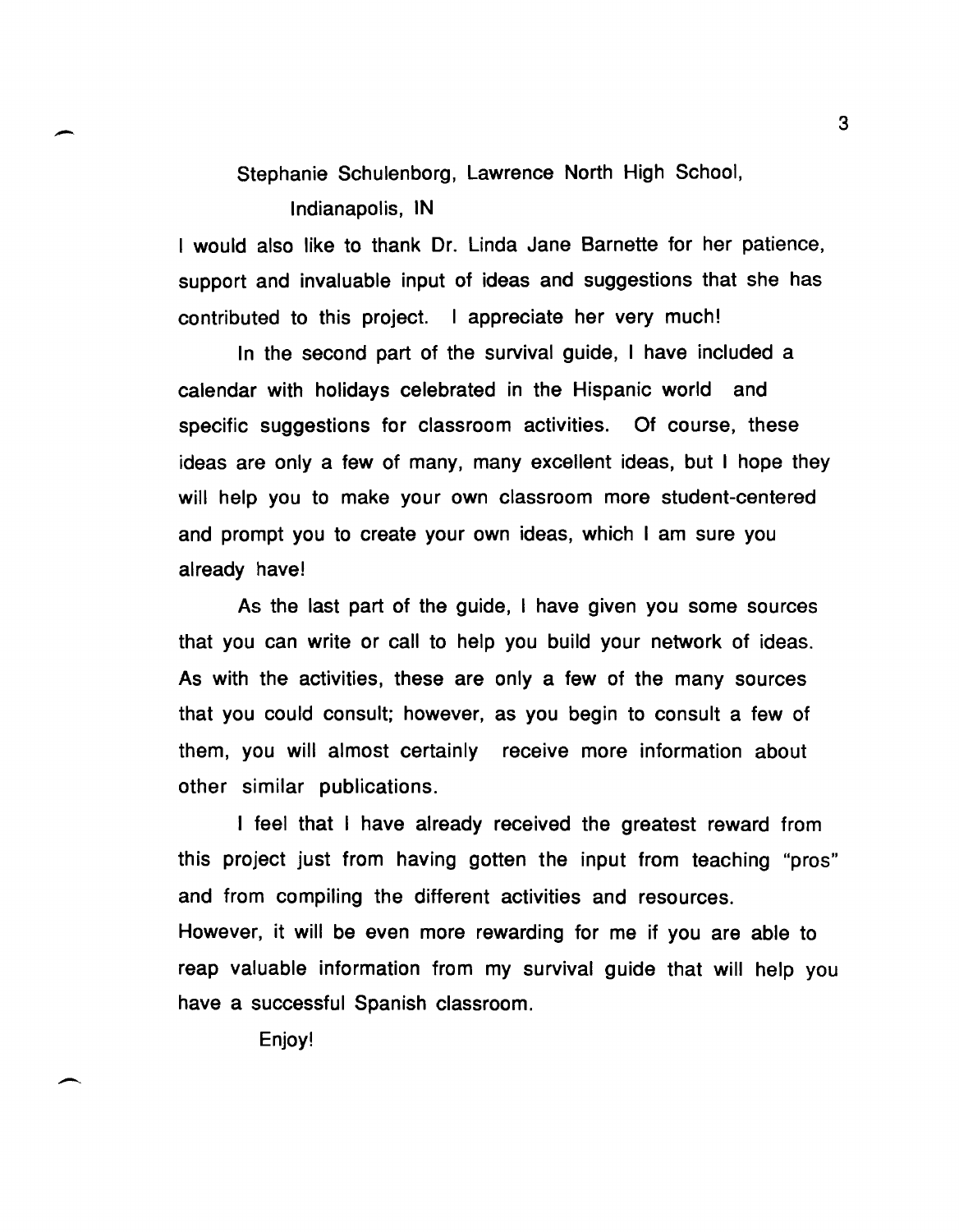#### II. Tips from Teachers

(-

-

As I considered the suggestions shared by high school Spanish teachers, I saw three categories: A. organization, B. discipline and c. student motivation and classroom climate. Each of these major categories is organized into smaller sub-categories.

#### A. Organization

The suggestions that I received under this category seemed to fall under three basic sub-categories: **planning, procedures** (inclass and other) ,and outside class activities. The majority of them fell under planning, a fact that demonstrates the importance of being prepared. Here they are:

1. Have a broad semester plan, a general 6-9 week plan, and a specific daily plan. This helps continuity and makes the daily routine run more smoothly.

2. Have a syllabus. Determine what you want to cover, how long everything will take, and how you will present the material. Of course you will not follow it completely, but even a loose syllabus will help keep you organized.

3. Decide as soon as possible how closely you will follow the text, and locate your external sources.

4. Pay attention to proficiency guides and decide which items will be most important for your students to learn.

5. Plan lessons and assignments for class as far in advance as possible.

6. If you have the chance to adopt a text, choose one that is above level, then supplement. If a text is below students' level, it will not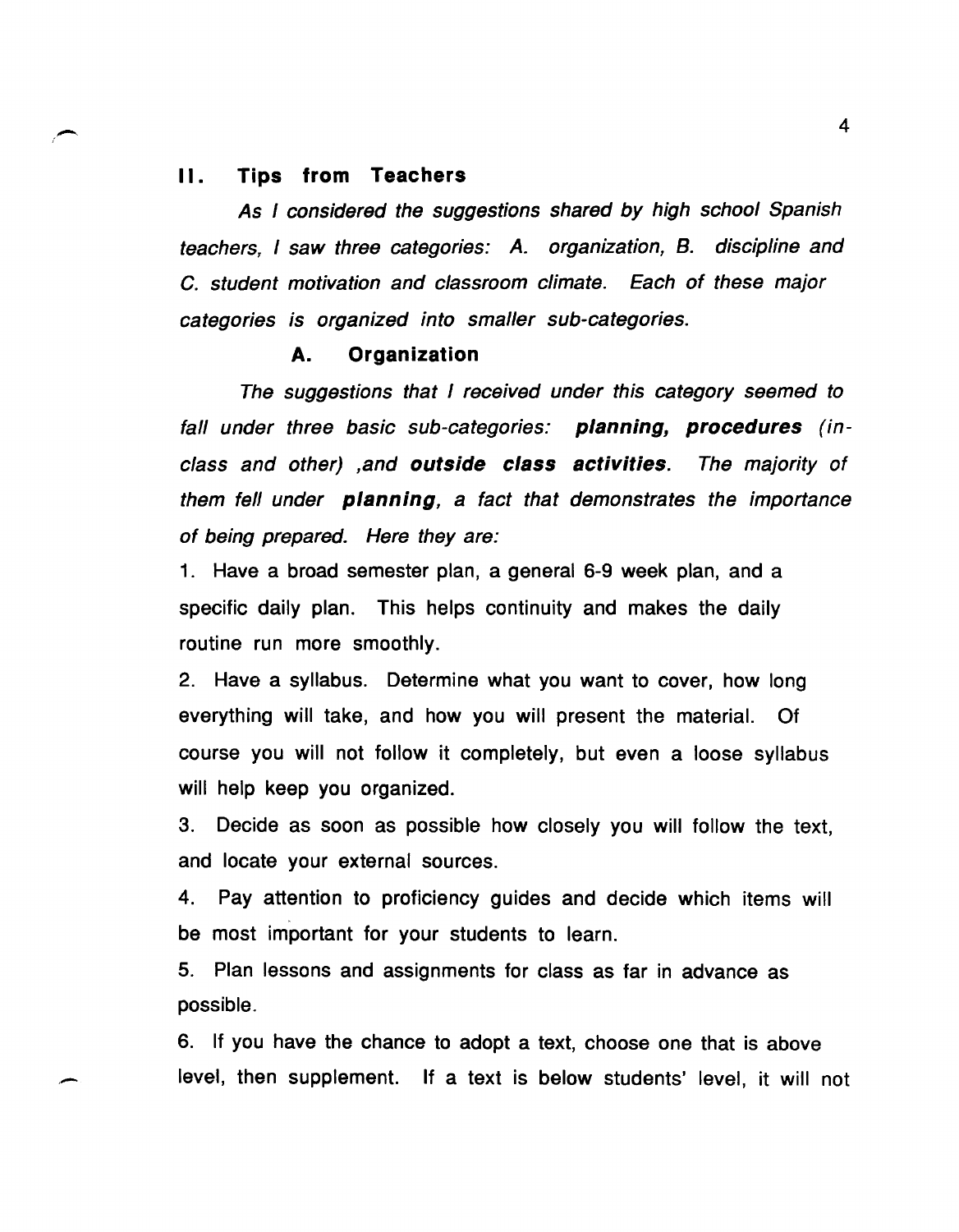be challenging and students may easily become lazy and complacent. 7. Use a computer. Keep all your worksheets, tests, quizzes, etc. on disk or make clear copies. These will be invaluable in the future. S. On your first teaching assignment, get an old yearbook. It is easier to memorize the names of your fellow teachers if you have a name to go with the face.

-

--

One teacher gave the suggestion to spend time thinking about individual needs and where your students are coming from as this will help you not to be angry with them or to give up on them. This should be part of planning, but it also is part of your in-class procedures of observing and evaluating students. Here are the other suggestions for **procedures:** 

1. Use a spreadsheet program to record students' grades so that you can keep grades updated easily and keep students informed of their progress. You may want to list students by their student number and pass around the spreadsheet on a weekly basis. Also, figure grades on a weekly basis to avoid end-of-term crunch.

2. Use an overhead projector for notes and quizzes. This material can be prepared in advance and will not only keep you organized, but will also reduce paper waste.

3. Have a "tablón de anuncios" for gradesheets, daily announcements, bell schedule, grade span chart, etc. Otherwise you will be constantly interrupted with questions about these items. 4. Arrive at school early and leave late.

S. Save countless trips to the nurse's office and restroom by having band-aids and tissues available.

s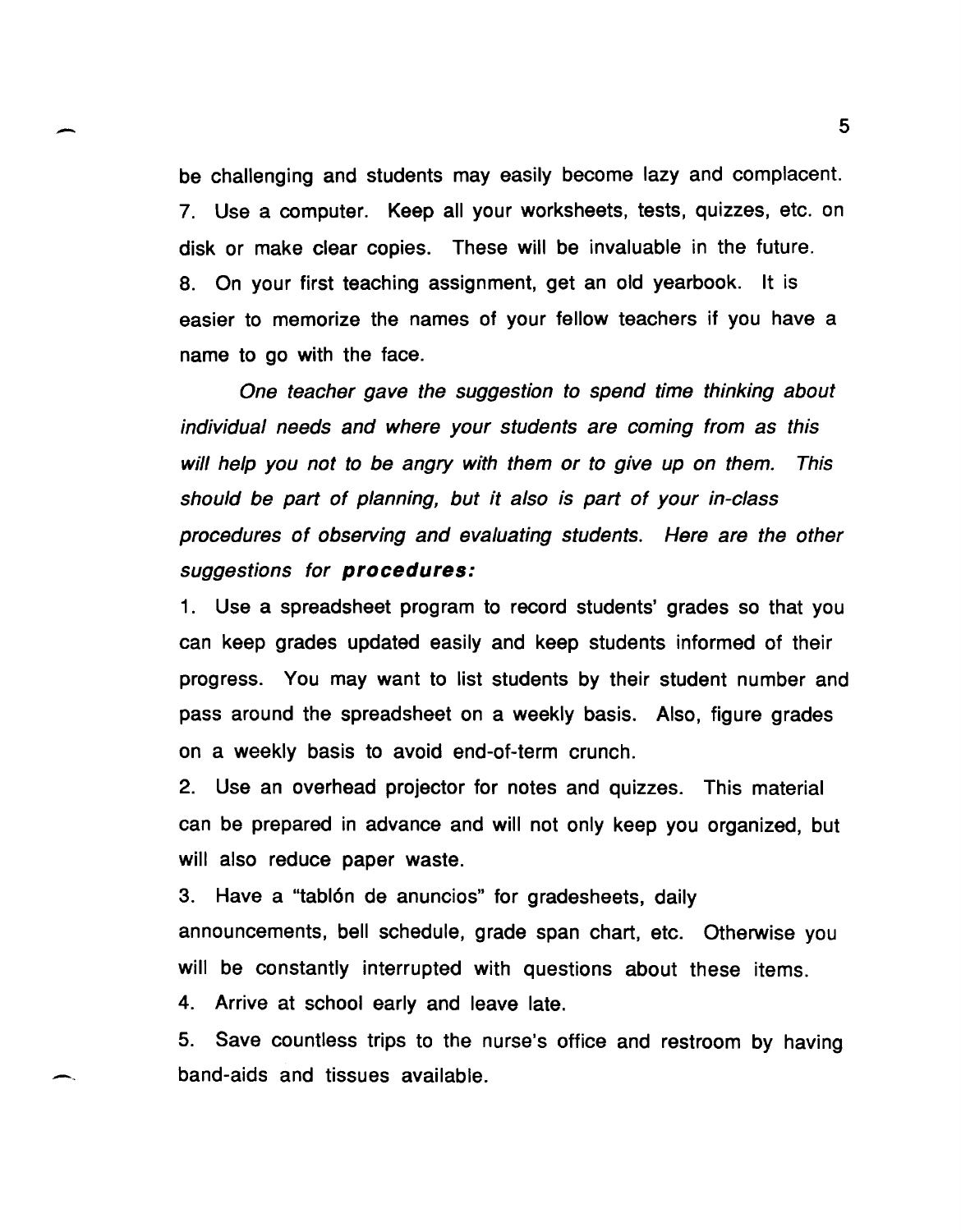6. Have seating charts. This will help you to learn names and substitute teachers will appreciate it.

7. Be prepared to do a lot of grading. Especially if daily work is assigned, work must be returned the NEXT day.

8. Assess your program on a regular basis to determine: Are my students learning? Do I have pride in my program? Do my students have pride in my program? When completed, will my students be well-prepared? etc.

While there were not many suggestions for activities outside the classroom, many of the teachers were in agreement on these points:

1. Get involved in professional organizations, attend workshops, read journals and serve on committees.

2. Take beneficial classes.

-

3. Sign up for trips to Mexico, Spain, etc.

4. Use your summers for enrichment and planning.

5. Start or maintain a Spanish Club and a Spanish Honor Society. Have a nice induction ceremony and invite the parents. This is a good way to maintain a high profile for your program.

6. Have your students take the National Spanish Exam.

7. Plan a trip to a Spanish-speaking country with students.

# B. Discipline

Through the teachers' suggestions, it became clear to me that even the most creative, energetic and motivating teachers need to have a clear discipline plan that they can effectively implement.

I have divided the suggestions into two sub-categories: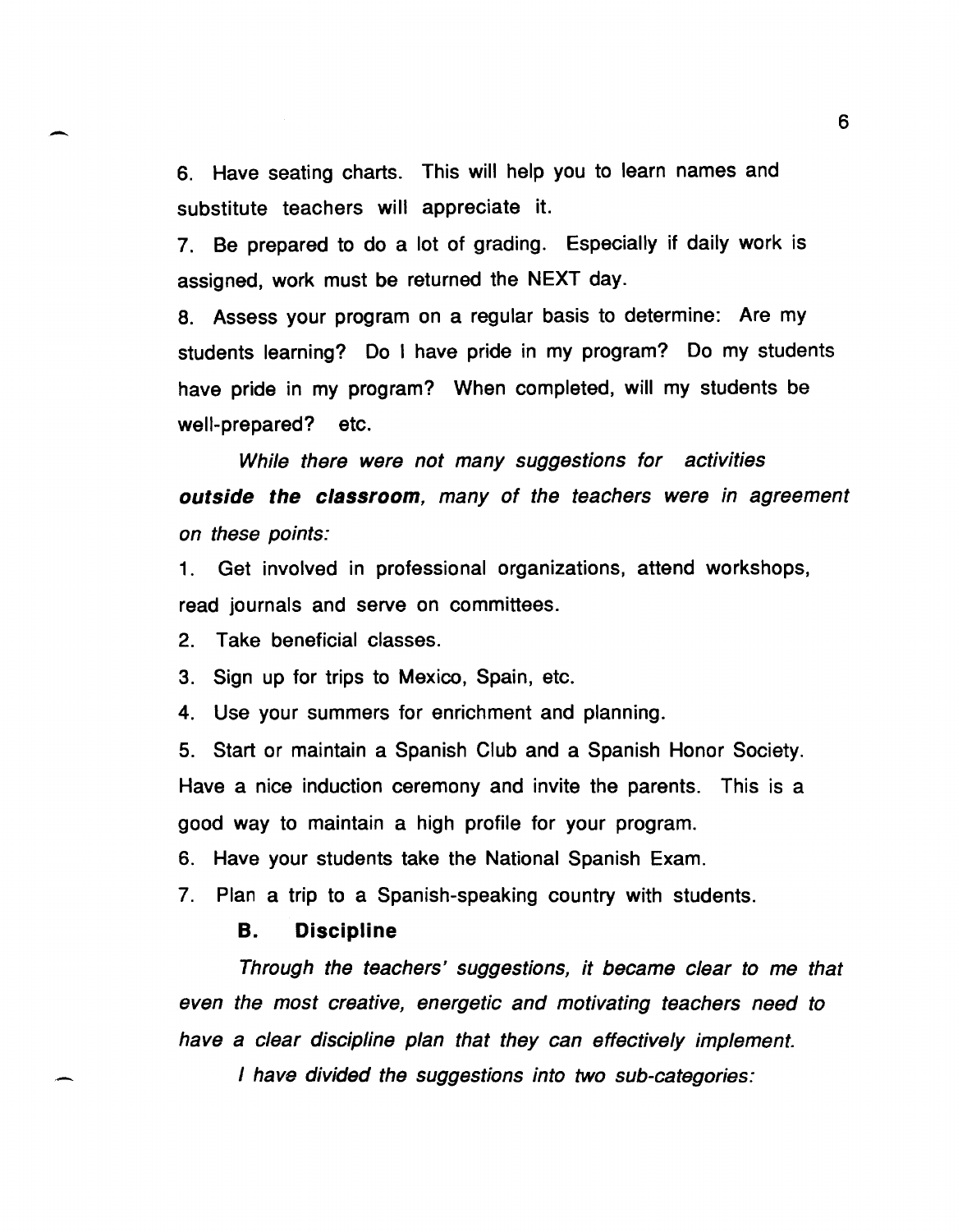1) **your attitude and philosophy of discipline** and 2) **the way in which you implement your philosophy of discipline. The**  following are suggestions about **attitude:** 

 $\overline{\phantom{0}}$ 

-

1. Especially if you have that "youthful look," you will need to establish the fact that you are not a student. Dress well, and address the students in a professional manner. They will know who is in charge just by the way you move and speak.

2. While you should be pleasant and nice, your role is teacher, not friend. You should be a role model, an advisor and a friendly adult. Students want and need the stablizing force of teachers who have more foresight and wisdom gained from the experience they have. It is necessary to maintain a professional relationship with students. 3. Be aware of your own weaknesses and do not let students take advantage of you in those areas, because they are good at finding those weaknesses!

4. Always be fair and don't humiliate students when using discipline.

Here are suggestions for **implementing discipline:**  1. Establish a rather serious atmosphere in the beginning, which leaves room to ease up later to create a more relaxed environment. 2. Be as strict as you possibly can, making it clear what your expectations are. Make sure that rules are clear and easy to understand.

3. Be firm from day one; do not tolerate any behavior on the first day that you will not tolerate all year, because the problem will only magnify as the year goes on.

7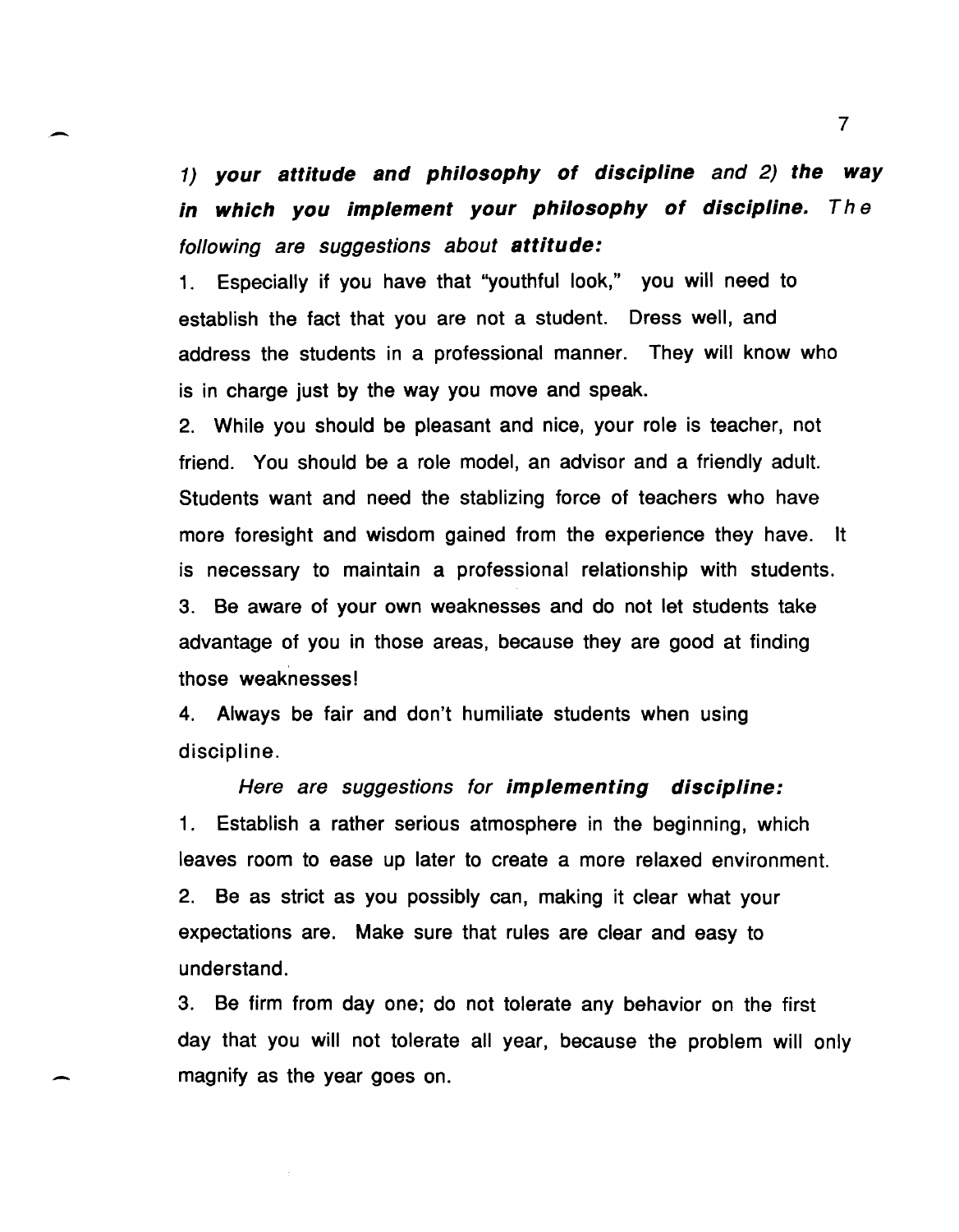4. Do not argue in the classroom. Invite the student outside or delay the discussion until after class.

5. Follow through on what you say. Idle threats cause the students to lose respect for the teacher.

6. Don't lose your temper. Yelling does not work, unless used on rare occasions. Being firm, fair and consistent does work.

7. Discipline students for being tardy or for not doing homework.

8. Look for positive ways to reinforce appropriate behavior.

9. Use humor whenever possible, instead of getting angry.

10. Keeping students occupied will usually keep them out of trouble. Don't give more than 5 minutes of free time.

11. Simple techniques can prevent problems (stand near student to get his/her attention, use eye contact, say student's name in middle of sentence as you are teaching, etc.) Other techniques include moving student to a new seat, moving the student out into the hall, asking the student to stay after class, assigning a detention, or calling the student's parents.

**C. Student Motivation and Classroom climate** 

This is a sort of "potpourri" category since it deals with that difficult-to-define area of creating a positive environment and fostering receptivity in your classroom. I found three subcategories: 1) **your general pOlicies 2) classroom activities**  and 3) **motivation.** 

Your **general policies** are the ways in which you deal with your students, your attitudes, etc. Here they are:

1. Don't play favorites by letting some students have special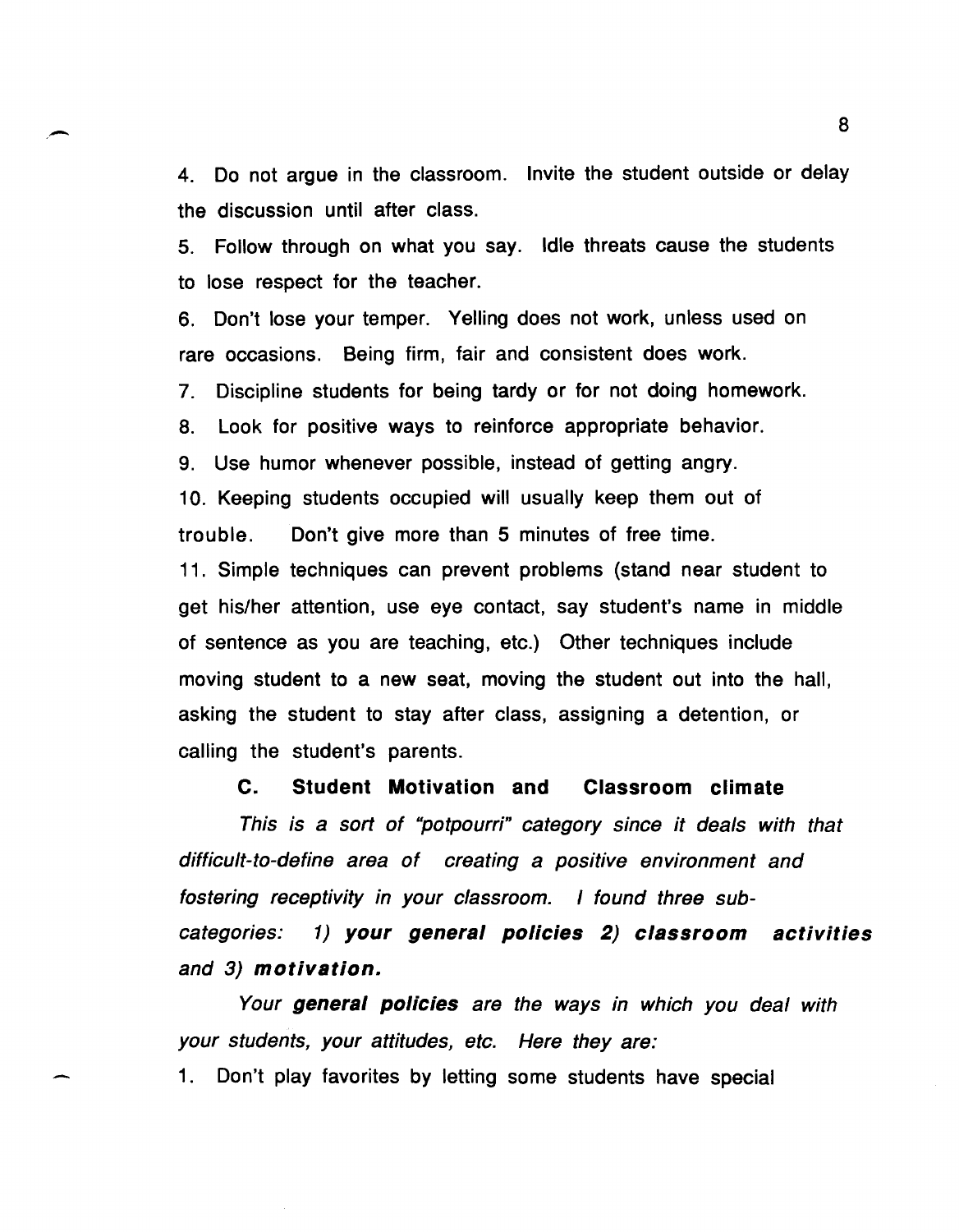privileges.

-

-

2. Be reasonable in the amount of homework you give, remembering that students are busy with jobs, athletics, family, etc. Some practice outside of class is necessary, but it need not be excessive.

3. Be interested in your students as people.

4. Do not judge students based solely on your own set of values and learning styles.

5. Do not give up on an individual, or on education when things seem impossible. Persist, persist, persist!

6. Be comfortable saying, "I don't know, but I'll look it up."

7. Do not fail to greet a student in the hall because they are failing your course. They are a "person" too, even if they can not pass Spanish.

8. Do not expect everyone to be as excited about language as you are--or for them to find it as easy as you do.

9. Be courteous to your students and expect the same from them. 10. "Memorize" is not a dirty word and sometimes it needs to be said to those who expect to do all their learning in class and never take the book home.

11. Constantly try new ideas out to see if there is a better way to teach a particular concept.

12. Be available and approachable for help after school and at other times.

13. Believe in yourself. Everyone questions the rookie and you establish your reputation ("pushover", "grouch", etc.) the first year. It is so hard to change it after that.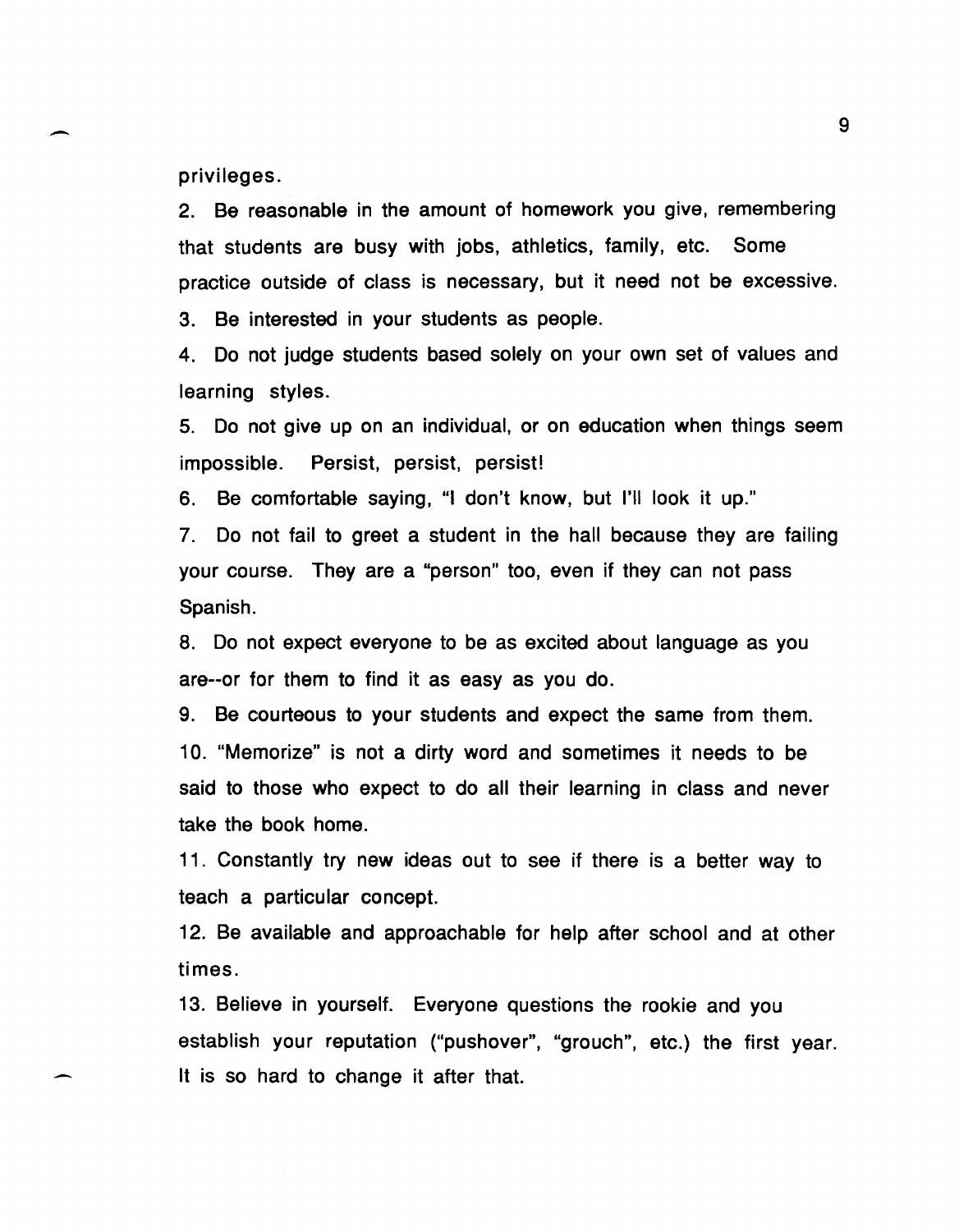14. Don't assume anything. Check student academic records first if you have a problem or question concerning a student. Look for a reason. Some students are misplaced, through no fault of their own! 15. Have high but practical expectations of students.

16. Always keep open communications with parents. Encourage parent involvement.

17. Don't give extra credit for students' work on something that does not relate to the lesson. The student's grade should reflect what is taught and what they have learned.

Under this second sub-category of classroom activities, you will find suggestions for keeping the class and the material interesting:

1. If you show a video, provide a worksheet of some kind to keep students involved.

2. Review with classes before tests. Giving review sheets is also helpful.

3. Be sure you know how a game or project is going to work before you try it. The students expect you to know how it will work. Explain rules carefully and know what you will do if someone cheats. 4. Vary your teaching methods. Each student learns best in a different way. Some students need to write, some are visuallyoriented, etc.

5. Speak as much Spanish as possible from day one, even in the lower levels.

6. Don't be afraid to get away from the book and try new things. 7. Allow a lot of time for pair and group work. Also, be sure to

-

10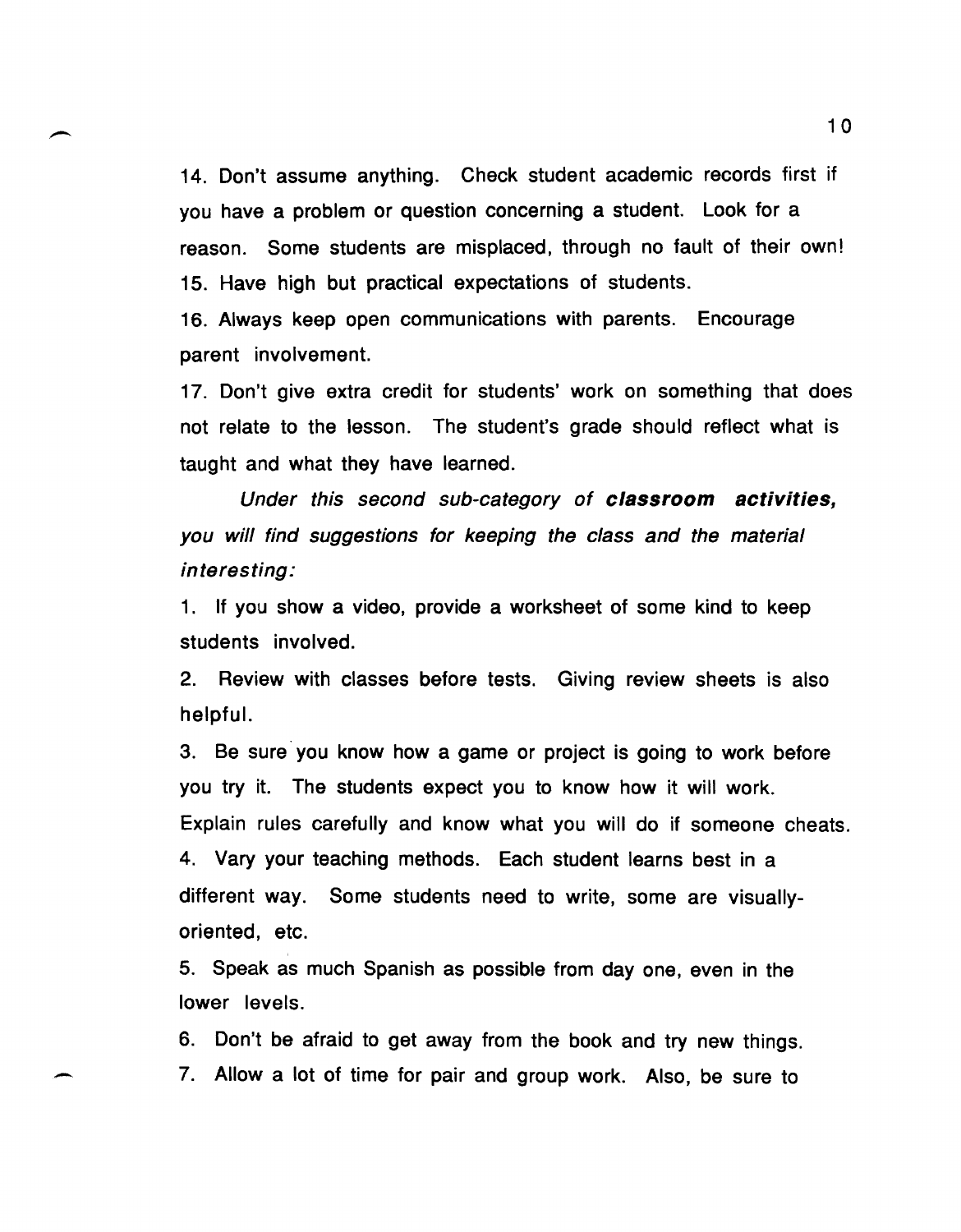explain your expectations ahead of time and provide models to avoid chaos when they are split into groups or pairs.

8. Don't stand in one place--move around the room.

This third sub-category gives advice on ways to **motivate students:** 

1. Verbally praise students for correct answers in class. Soon the students will be praising each other.

2. Make note of students' progress on their quizzes and tests. Use stickers, smiley faces, etc. It may seem insignificant, but students are motivated by such things.

3. Provide students with the opportunity to be creative in class.

4. Have a wide variety of activities during each class period. Move around the room and keep students active.

5. Put good projects and papers on the wall or in the window. Students take pride in this.

6. Attend extra-curricular events such as musicals, sporting events, concerts, etc. Show school spirit and interest in the students' activities.

7. Be enthusiastic about your subject. Tell your students that you enjoy Spanish and then try to demonstrate that is really true.

8. Remember to play occasionally; have games, songs, etc.

9. Know that while you cannot motivate or reach some students, you can make a difference to many.

10. Have a file of pictures on hand to stimulate discussions.

11. Flashcards help in practicing vocabulary. If the students make their own, they remember them better.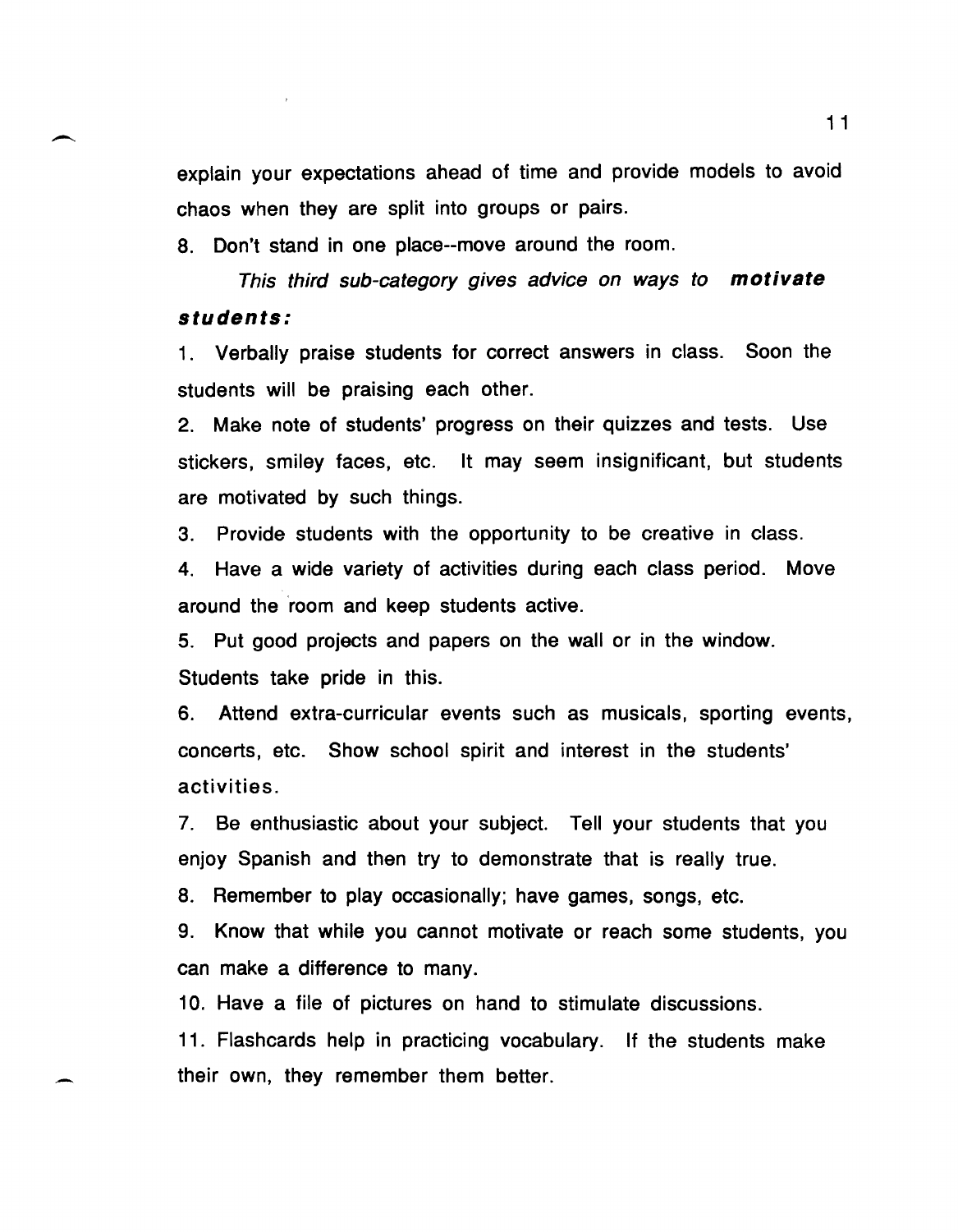12. Practical lessons such as restaurant scenes, visits to a shop (using clothing, money vocabulary), games and songs raise interest and get kids actively involved in their learning

13. Any cultural knowledge you have and can bring to the classroom students will soak up like sponges.

14. Give first-year students Spanish names that are similar to their own if possible and the student agrees. It is much easier to remember John as Juan, rather than something like Jesús Gustavo. 15. All environment should be in Spanish. Label things: chalkboard, pencil sharpener, window, clock, etc.

16. Speak Spanish outside the classroom, too. Students like to impress their peers in the lunchline.

17. Do not use sarcasm.

--

-

18. Do not allow students to make negative comments about each other.

#### III. Practical suggestions from other sources

#### A. Calendar

This calendar was taken from a wonderful conversation book based on culture. Modos de ser, modos de ver:

Brown, James W. Modos de ser. modos de yer. New York:

John Wiley & Sons, 1985. 65-66.

You can use these dates to include cultural information in the classroom.

| ENERO: |  | Año Nuevo |
|--------|--|-----------|
|        |  |           |

1 Día de Liberación (Cuba)

6 Epifanía o Día de los Reyes Magos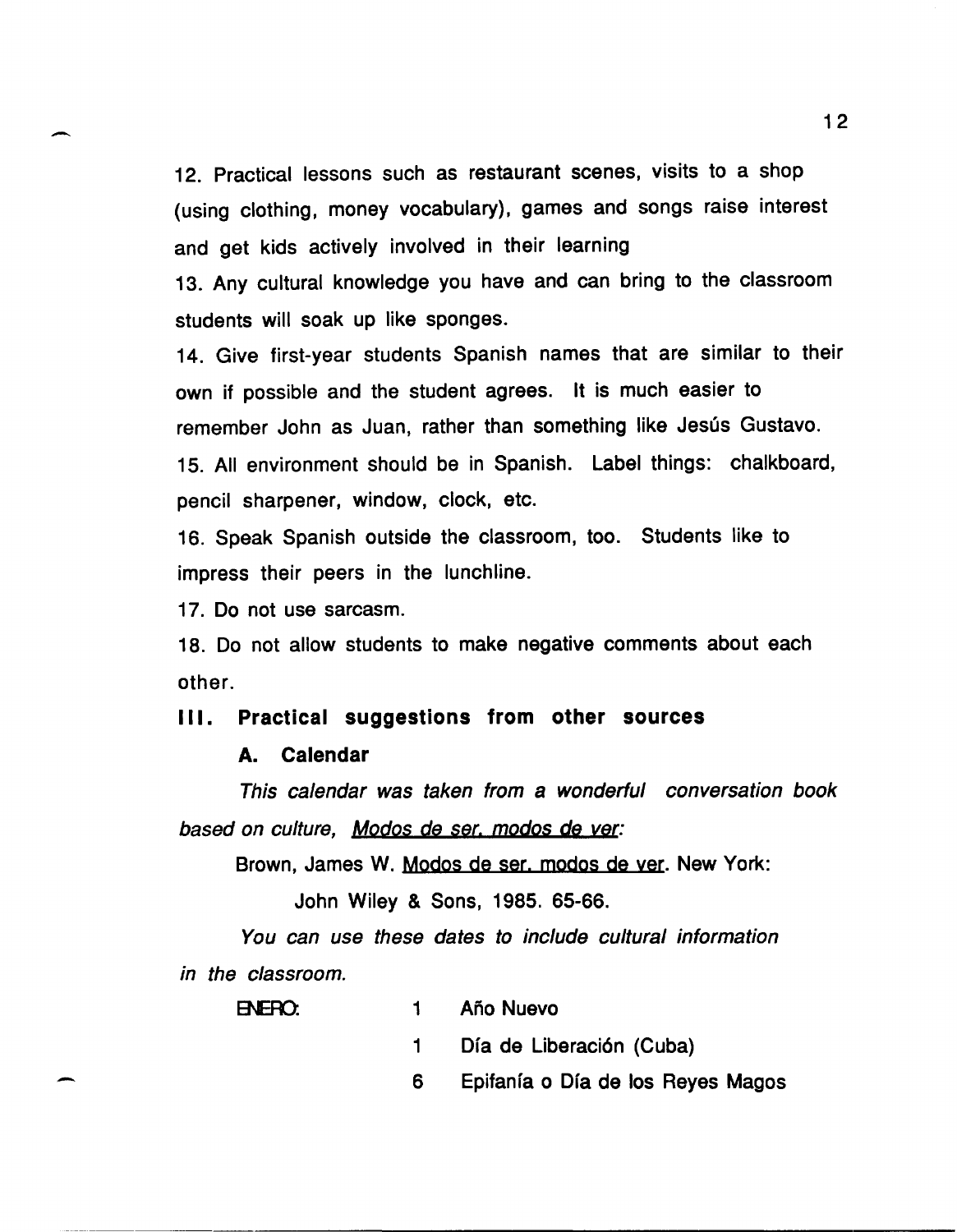| FEBRERO:      | Día de Independencia (Rep.<br>27        |
|---------------|-----------------------------------------|
|               | Dominicana)                             |
| <b>MARZO:</b> | En días variados según el calendario,   |
| <b>ABRIL:</b> | Carnaval son los tres días antes del    |
|               | Miércoles de Ceniza, que cae 40 días (y |
|               | seis domingos) antes del Domingo de     |
|               | Resurrección, que es siempre un         |
|               | domingo entre el 21 de marzo y el 26 de |
|               | abril. Después del Miércoles de Ceniza  |
|               | está la época de Cuaresma, que termina  |
|               | en Semana Santa que comienza el         |
|               | Domingo de los Ramos y termina el       |
|               | Domingo de Resurrección o Pascua        |
|               | Florida. Conviene consultar un          |
|               | calendario cada año.                    |
| MAYO:         | Día del Obrero (varios países)<br>1     |
|               | 5<br>Cinco de Mayo (México)             |
|               | Día de Independencia (Cuba)<br>20       |
|               | Batalla de Pichincha (Ecuador)<br>24    |
|               | Fiesta Patria (Argentina)<br>25         |
| <b>JUNIO:</b> | 24<br>Día de San Juan. Baños rituales,  |
|               | esp. in Puerto Rico. Día del            |
|               | Ejército (Venezuela).                   |
|               | Día de San Pedro (Chile)<br>25          |
| <b>JULIO:</b> | Día de Independencia (Venezuela)<br>5   |
|               | Día de Independencia (Argentina)<br>9   |

13

-

-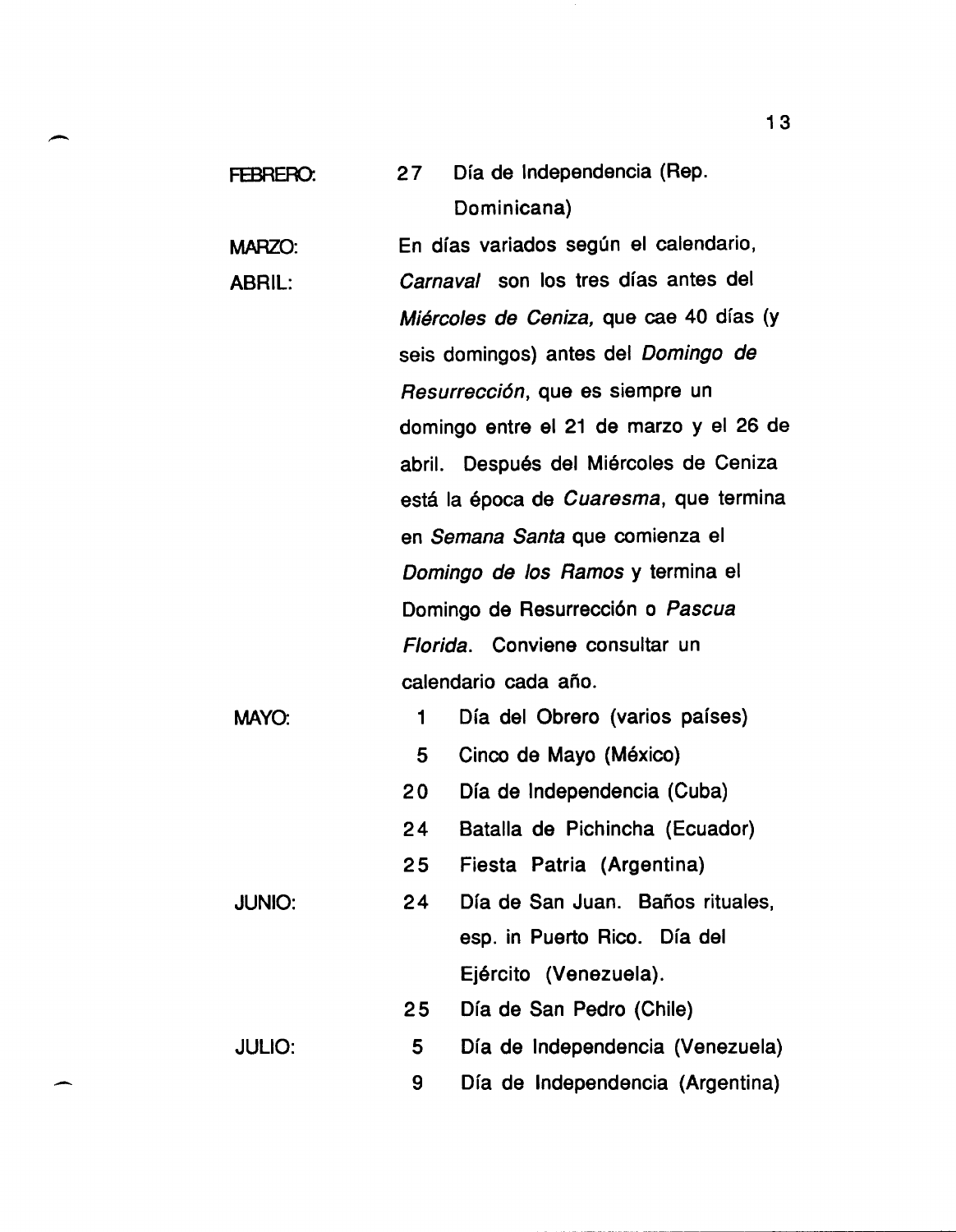|                    | 20             | Día de Independencia (Colombia)   |
|--------------------|----------------|-----------------------------------|
|                    | 24             | Cumpleaños de Simón Bolívar       |
|                    |                | (Bolivia, Colombia, Venezuela)    |
|                    | 26             | Fiesta Nacional Revolucionaria    |
|                    |                | (Cuba)                            |
|                    | 28             | Fiesta Patria (Perú)              |
| <b>AGOSTO:</b>     | 6              | Día de Independencia (Bolivia)    |
|                    | 10             | Día de Independencia (Ecuador)    |
|                    | 15             | Día de la Inmaculada Concepción o |
|                    |                | Día de las Madres                 |
|                    | 25             | Día de Independencia (Uruguay)    |
|                    | 30             | Fiesta de Santa Rosa de Lima      |
|                    |                | (Perú)                            |
| <b>SEPTIEMBRE:</b> | $\overline{7}$ | Día de Independencia (Brasil)     |
|                    | 15             | Día de Independencia (Costa Rica, |
|                    |                | El Salvador, Guatemala, Honduras, |
|                    |                | Nicaragua)                        |
|                    | 16             | Día de Independencia (México)     |
|                    | 18             | Día de Independencia (Chile)      |
| <b>OCTUBRE:</b>    | 12             | Día de la Raza (Descubrimiento de |
|                    |                | América por Colón)                |
| <b>NOVIEMBRE:</b>  | 1              | Día de Todos los Santos           |
|                    | 2              | Día de los Difuntos               |
|                    | 3              | Día de Independencia (Panamá)     |
| <b>DICIEMBRE:</b>  | $\overline{7}$ | Día de Luto Nacional (Cuba)       |
|                    | 12             | Fiesta de la Virgen de Guadalupe  |

للمعر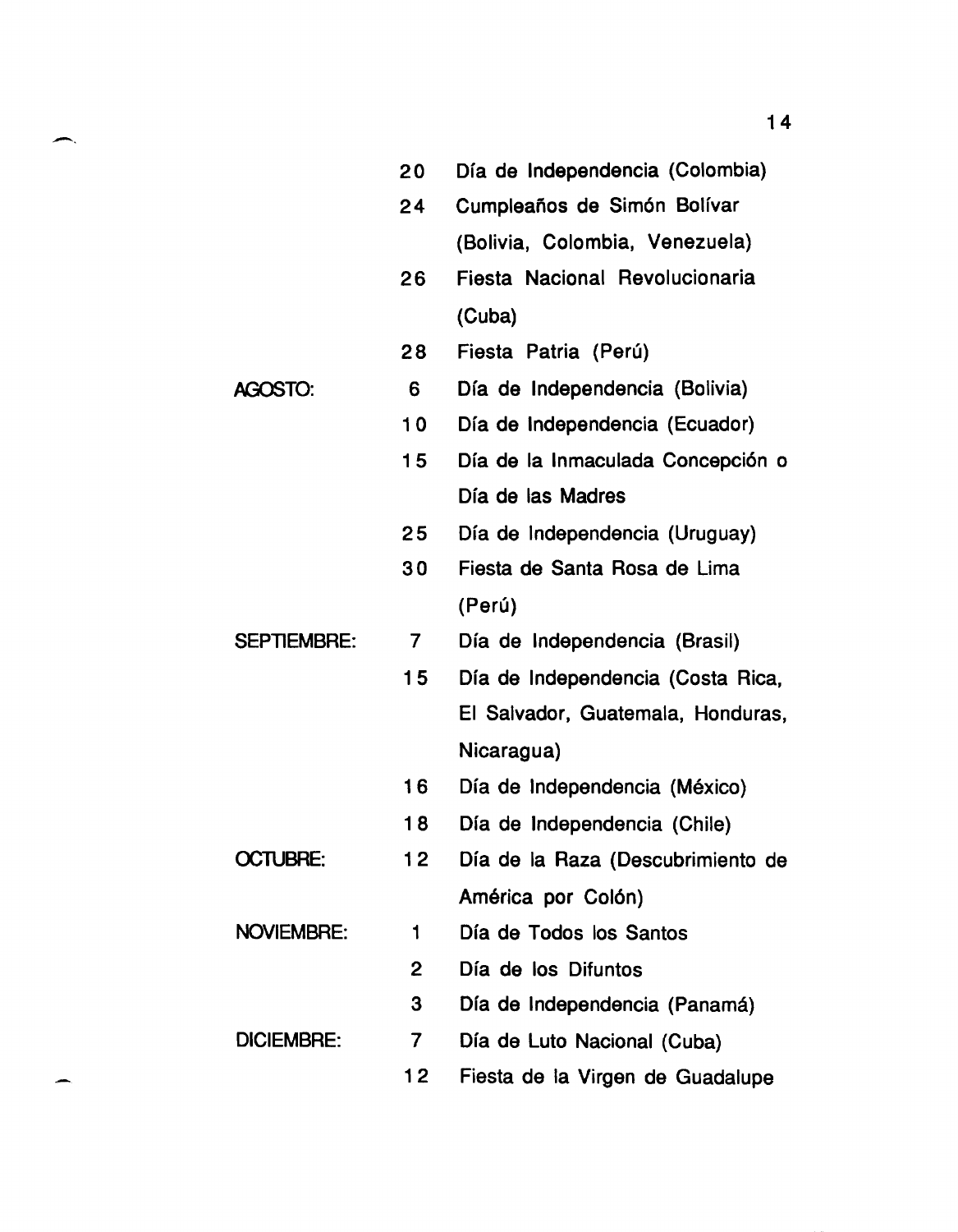(principalmente en México)

- 16-24 Posadas de Navidad (Mexico)
	- 24 Nochebuena
	- 25 Navidad
	- 28 Ofa de los Santos Inocentes (dfa de bromas y chistes)
	- 31 Nochevieja

#### B. Activities

The activities listed under this category are named according to the grammatical or lexical point that they reinforce, to facilitate their usefulness. While they are titled as such, the goal is to make these sometimes "dry" areas more interesting and stimulating. These ideas came from my own files, and the suggestions of other teachers.

1) Prepositions: For the practice of prepositions such as enfrente de, detrás de, etc., use yourself and students as the object lessons. For example, if the preposition is enfrente de, place yourself or a student in front of a desk. If it is encima de, climb up onto the seat, etc.

2) Vocabulary (general):

a. The SWAT game will keep students interested through action and competition. Before class, write some of your vocabulary words in Spanish on a couple of overheads. Then, divide the class into two teams, and have a representative from each team stand by the screen with a flyswatter. When you call out the vocabulary word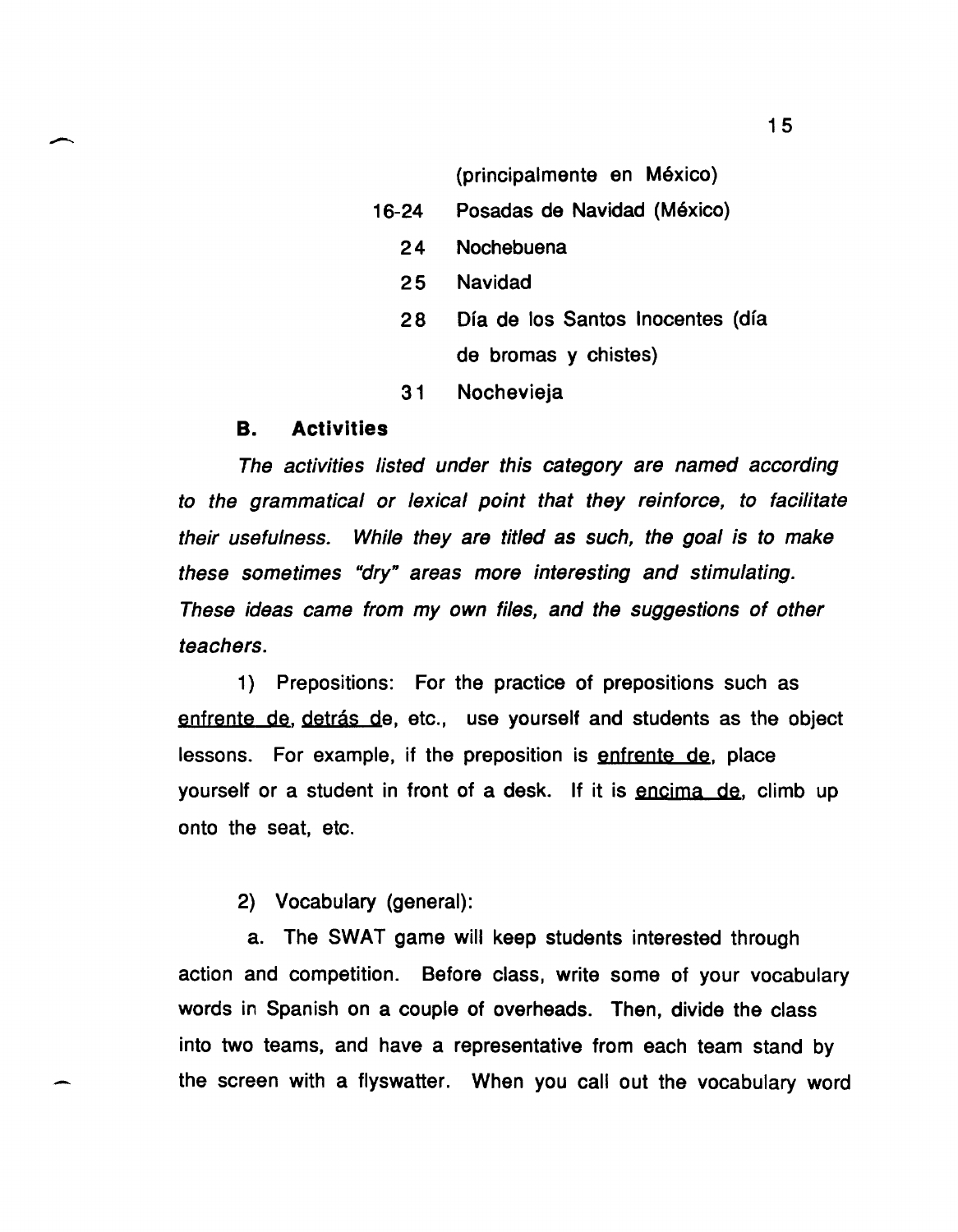in English, the first student to swat the correct Spanish equivalent earns a point for his/her team.

b. Play "charades" or "pictionary" with vocabulary.

-

-

c. If the vocabulary list is rather difficult, play bingo using the vocabulary.

d. Use a picture file! This is good especially for vocabulary like descriptions, food, rooms of the house, etc. where it is highly visual. Find pictures from magazines (have students help you, if you wish), glue them to posterboard or construction paper, and then use them as conversation promoters in class. The ways to use them are unlimited. One of the most common ways is to hand out the pictures and ask questions. i.e. "¿Quién está en el dormitorio?" Since Jeff is holding "el dormitorio" the answer would be "Jeff está en el dormitorio."

e. Play Around the World. Have vocabulary words with Spanish on one side, English on the other. Start on the right side of the room and have the first person stand up next to the person behind them. Show them one of the cards and the first person to get the correct meaning wins, meaning that they get to move on to the person behind them. They keep moving until someone beats them and when this happens, they sit down in that other person's chair. Go around the room 3 times and to determine the winner, count how many chairs individuals moved from their original seat. Have a small prize for the winner.

f. Play "Same-letter vocabulary". Put students in groups, or have them work individually. Tell them a letter (a, b, c, ch, d, etc.)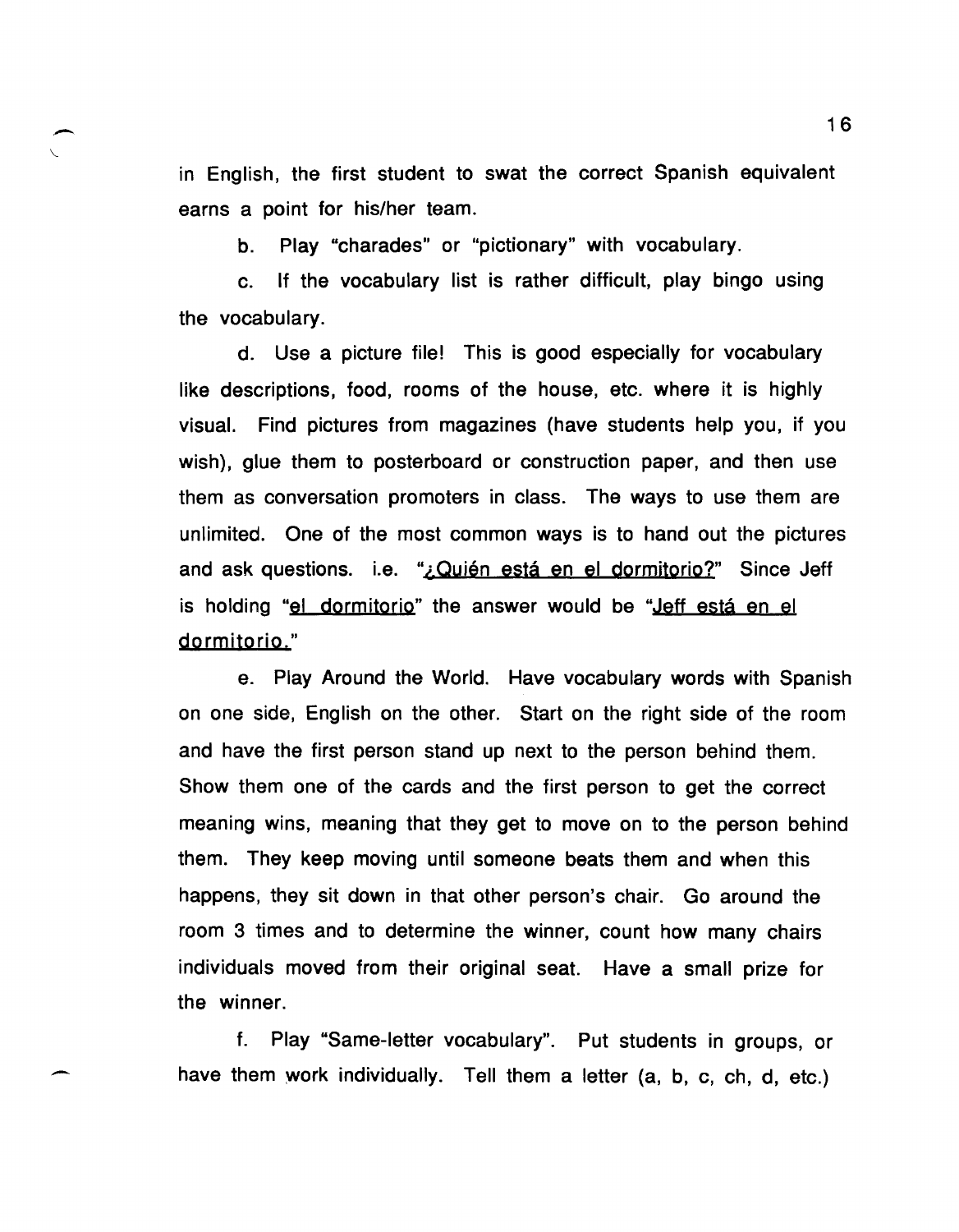and see how many words beginning with that letter they can come up with.

3) Vocabulary (body parts):

-

 $\overline{\phantom{a}}$ 

a. Play Simon says (Sim6n dice)

b. Get a life size poster of a famous person (i.e. Michael Jordan) and label it (or have students label it) with the different body parts vocab.

4) Vocabulary (weather): Explain a weather scene and have students draw it.

5) Vocabulary (family): Draw a pretend family on a large piece of paper, complete with names and funny faces, and tape it somewhere in the front of the room where all of the students can see it. Then, say to the class, "Soy Emilia.  $\Delta$ Quién es mi tía?" Have a student come up and point out the correct family member. This drawing can be used in many other ways for vocabulary practice.

6) Reflexive verbs: Bring in actual items that represent a reflexive verb. For example, for ducharse you could bring in a bar of soap. For secarse el pelo, bring a blowdryer, etc. Then, in class hand out the items to different people and use the items to promote both memory of the meaning of the word and its conjugation. For example, ask the class " $i$ , Quién se ducha?" Since Sara has the soap, the class will respond, "Sara se ducha."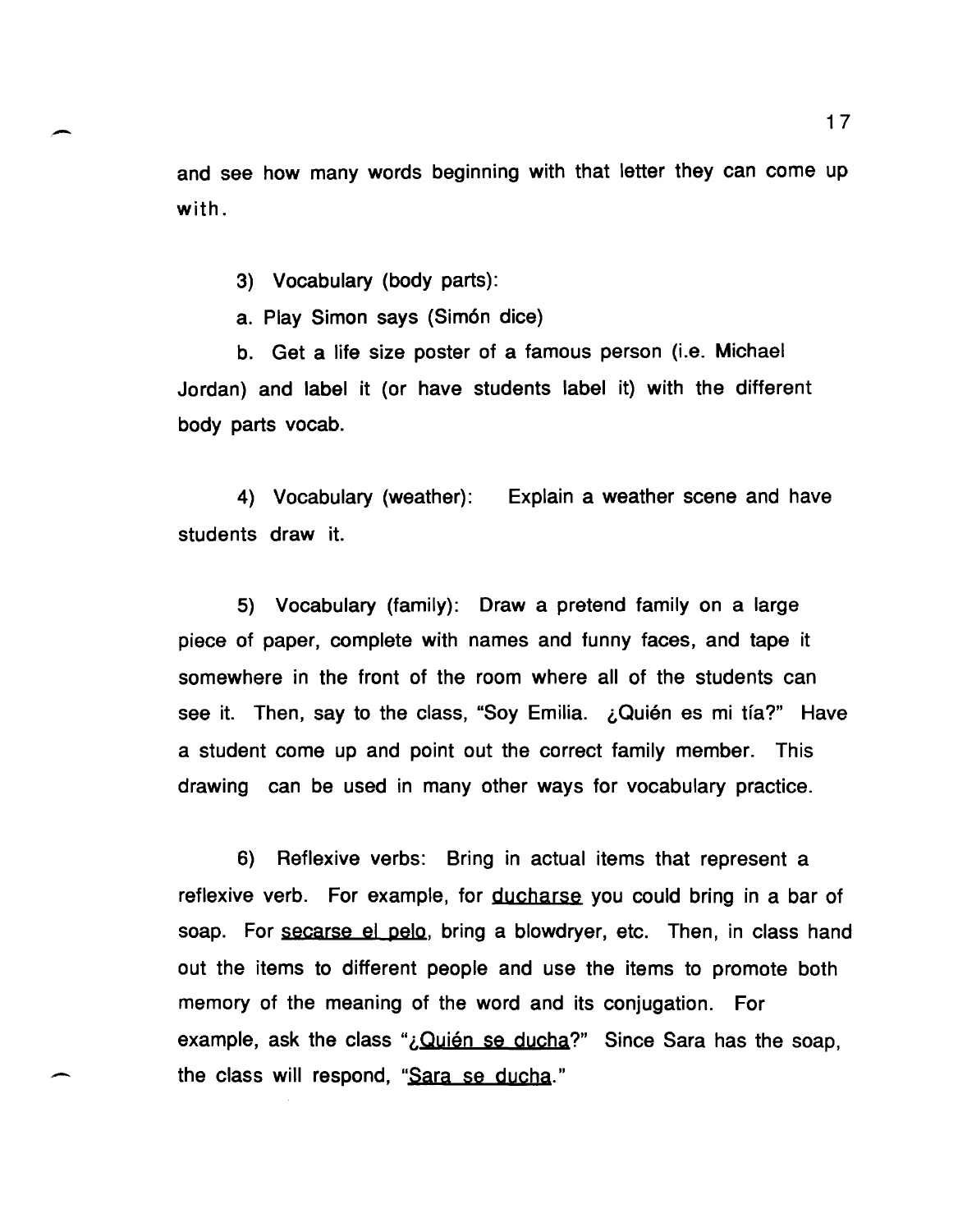7) Telling time: Give each student a clock to work with in class. They can be made out of paper plates, and a hook-piece to hold the arms onto the plate.

8) Verb conjugation: Play "Jeopardy" There are many different ways to use "Jeopardy" for verbs and vocabulary. Here is one way: Split the class into two teams. Have 4 or 5 verb categories such as  $-er$ ,  $-ir$ ,  $-ar$ , and irregular verbs. Have one person from each team come to the board and let Team A (and Team B, alternately) choose a category. Then, you tell them a verb and they will have 30 seconds to conjugate it entirely. For example, the student chooses the -ar category so you give them the verb hablar. The correct answer is: hablo, hablas, habla, hablamos, habláis, hablan. This is worth 6 points and if the person who chose the category can tell that hablar means "to speak" , they earn 2 extra points. If the first person cannot name the meaning, the other team gets the chance to do so. If you can tape the real Jeopardy music from the TV show, students really enjoy it.

#### **IV. List of Resources**

-

-

I divided the resources into two categories: **books and workbooks,** and **catalogs and magazines.** This is by no means a comprehensive list!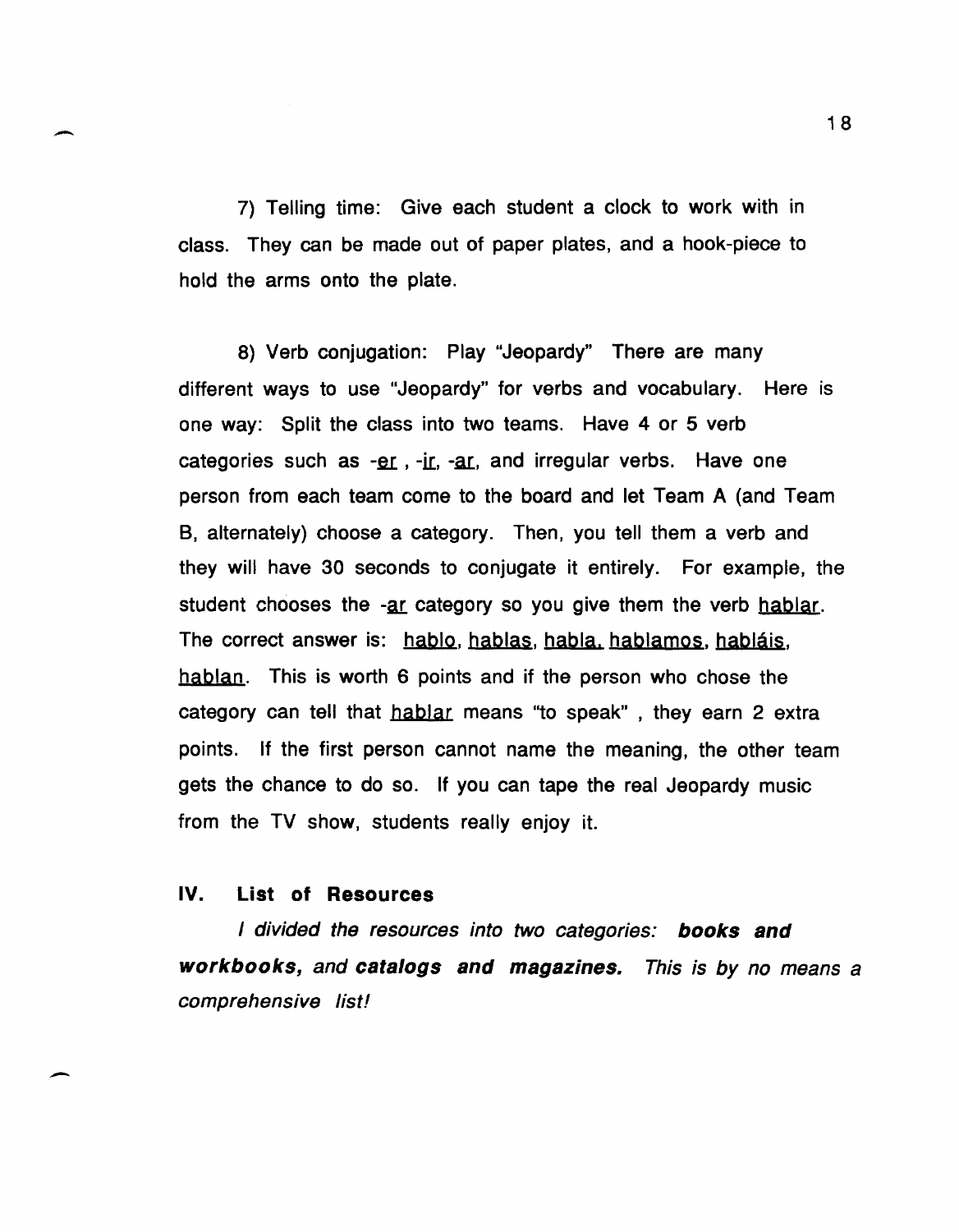#### A. **BOOKS AND WORKBOOKS**

-

-

1) Boyle, Peggy. Gateway to Proficiency: Teaching Activities to Inspire Students and Teachers. Oklahoma, Educational Media, 1989.

Educational Media, Inc.

3712 E. 2nd Street

Edmond, OK 73034 (800) 654-8428 In this book, Peggy Boyle has done an excellent job of compiling activities that provide active and fun interaction in the Spanish classroom. There are a lot of games and worksheets that could be copied and used with the students.

2) Freeman, G. Ronald. Intercambios: An Activities Manual. New York: Random House, 1980.

While I do not condone all of the activities in this book because of personal preferences, the majority of its 30 activities and games in Spanish are effective for interaction at different levels of proficiency. It also has a Spanish-English vocabulary.

3) Kendris, Christopher. Write It In Spanish. New York: Barron's Educational Series, 1990.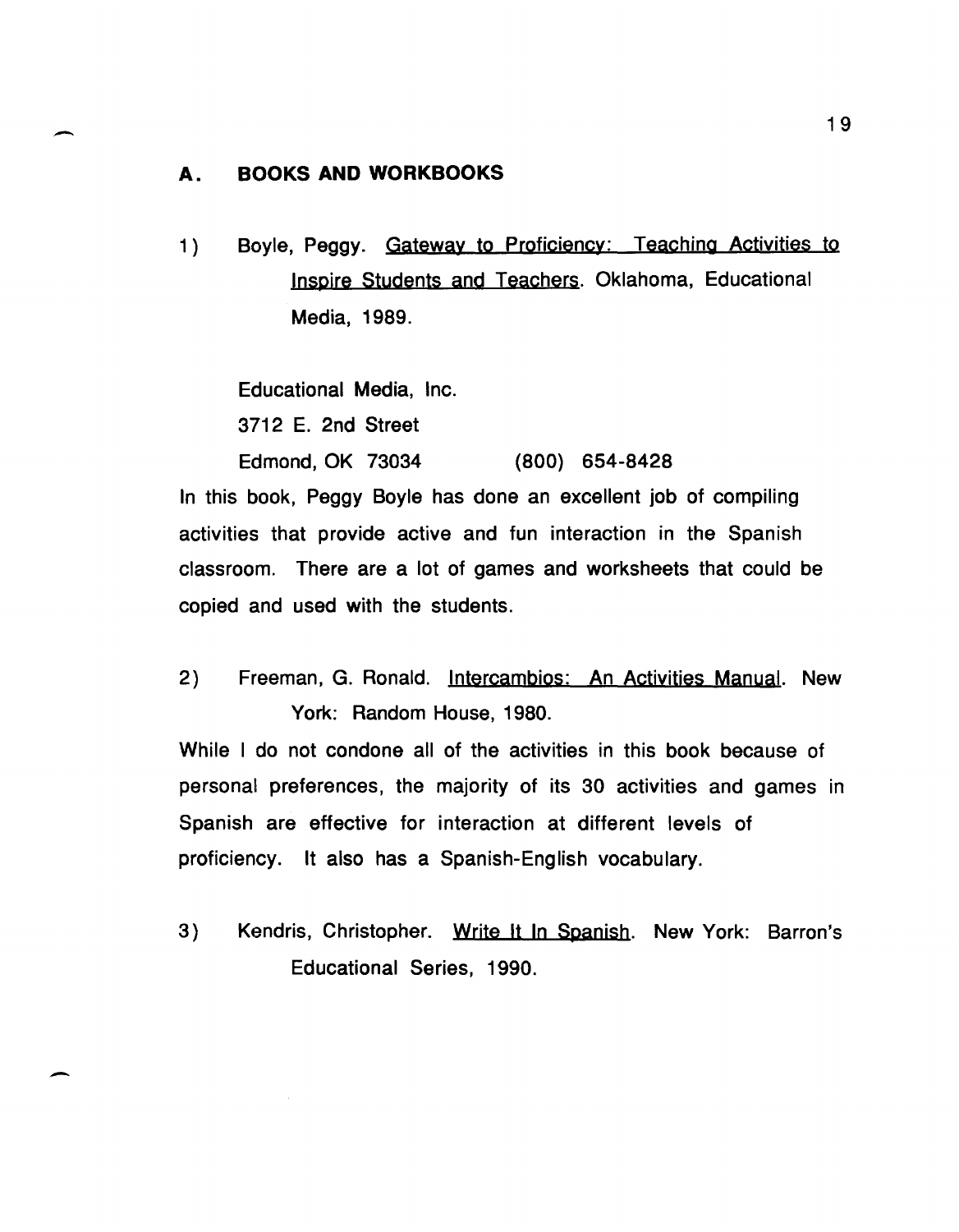Barron's Educational Series, Inc. 250 Wireless Boulevard Hauppauge, NY 11788

This book would be especially useful in upper levels of Spanish where there is more composition and writing. Write It in Spanish has workbook exercises with pictures and activities to promote better and more interesting writing. It also has review tests to help gauge progress, and various vocabulary lists (i.e. antonyms and synonyms). The one problem with this is that you cannot legally copy pages out of it. You would either have to buy copies for each students or simply use the workbook as a springboard for your own ideas.

4) McWilliams, Skip & Corrine Yanosy. 101 Terrific Tips for Language Teachers. Troy, Mich.: Teacher's Discovery, 1992.

Teacher's Discovery, A Division of American Eagle CO.,lnc. 1100 Owendale, Suite H P.O. Box 7048 Troy, MI 48007-7048 (800) 521-3897

This is a book that I would recommend to any language teacher. There are yearly editions of it and the 1992 edition that I looked at was full of good ideas for class activities and motivators, and it had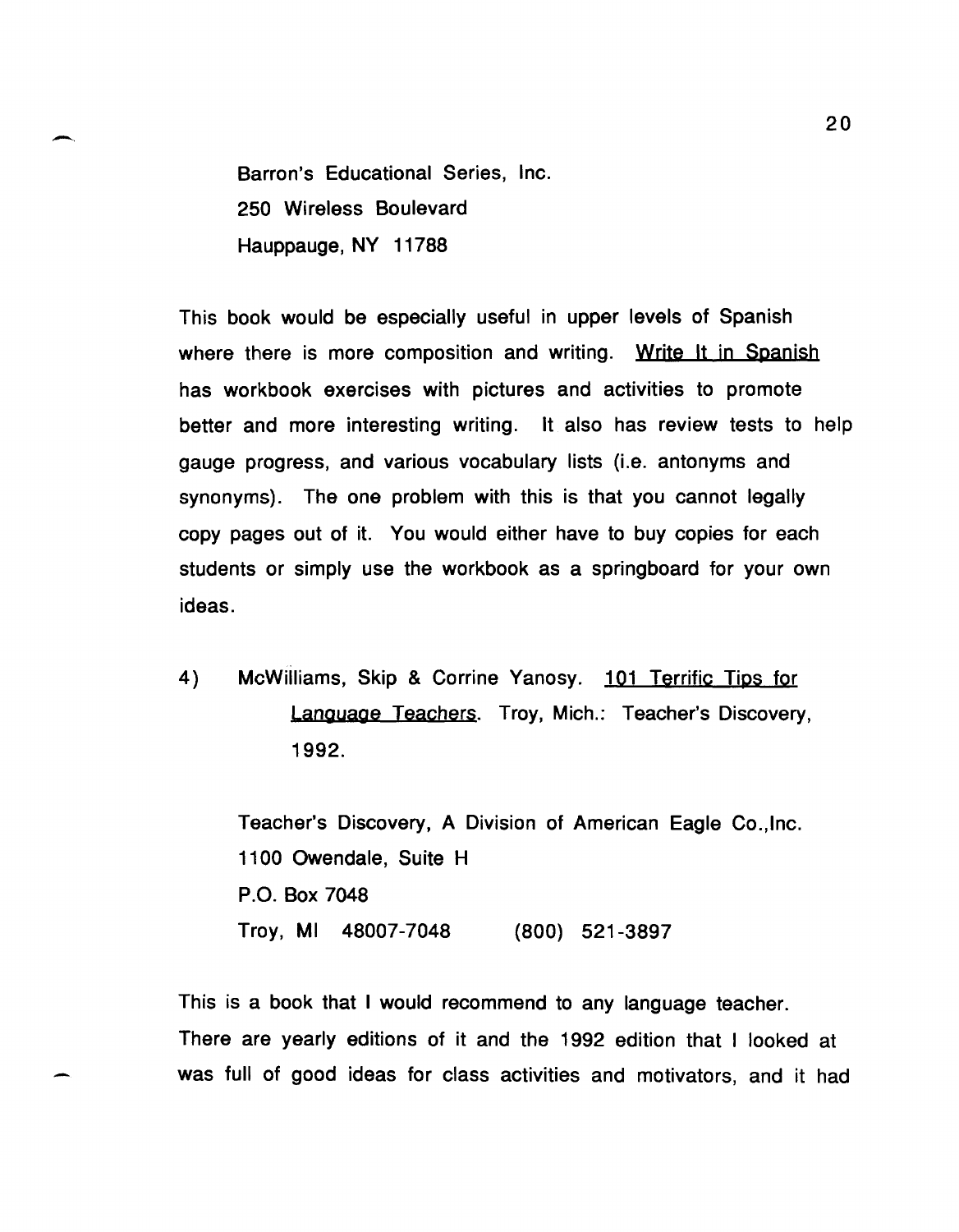lots of pictures to copy, money to copy, recipes, addresses of different companies and consulates, etc.

5) Moskowitz, Gertrude. Caring and Sharing in the Foreign Language Class: A Sourcebook on Humanistic Techniques. Rowley, Mass.: Newbury, 1978.

This book is useful for all languages. It includes activities and positive words and expressions to be used in the different languages.

6) Richard-Amato, Patricia A. Making It Happen: Interaction in the Second Language Classroom. From Theory to Practice. New York & London: Longman, 1988.

Longman 95 Church Street White Plains, NY 10601

 $\overline{\phantom{a}}$ 

Nearly 400 pages long, this book deals with theoretical and methodological issues as well as practical issues. It also gives many sources to consult.

7) Seely, Contee. **jEspañol con Impacto! Total Physical Response** Sganish. 6th ed. Berkely, CA: Command Performance Language Institute, 1992.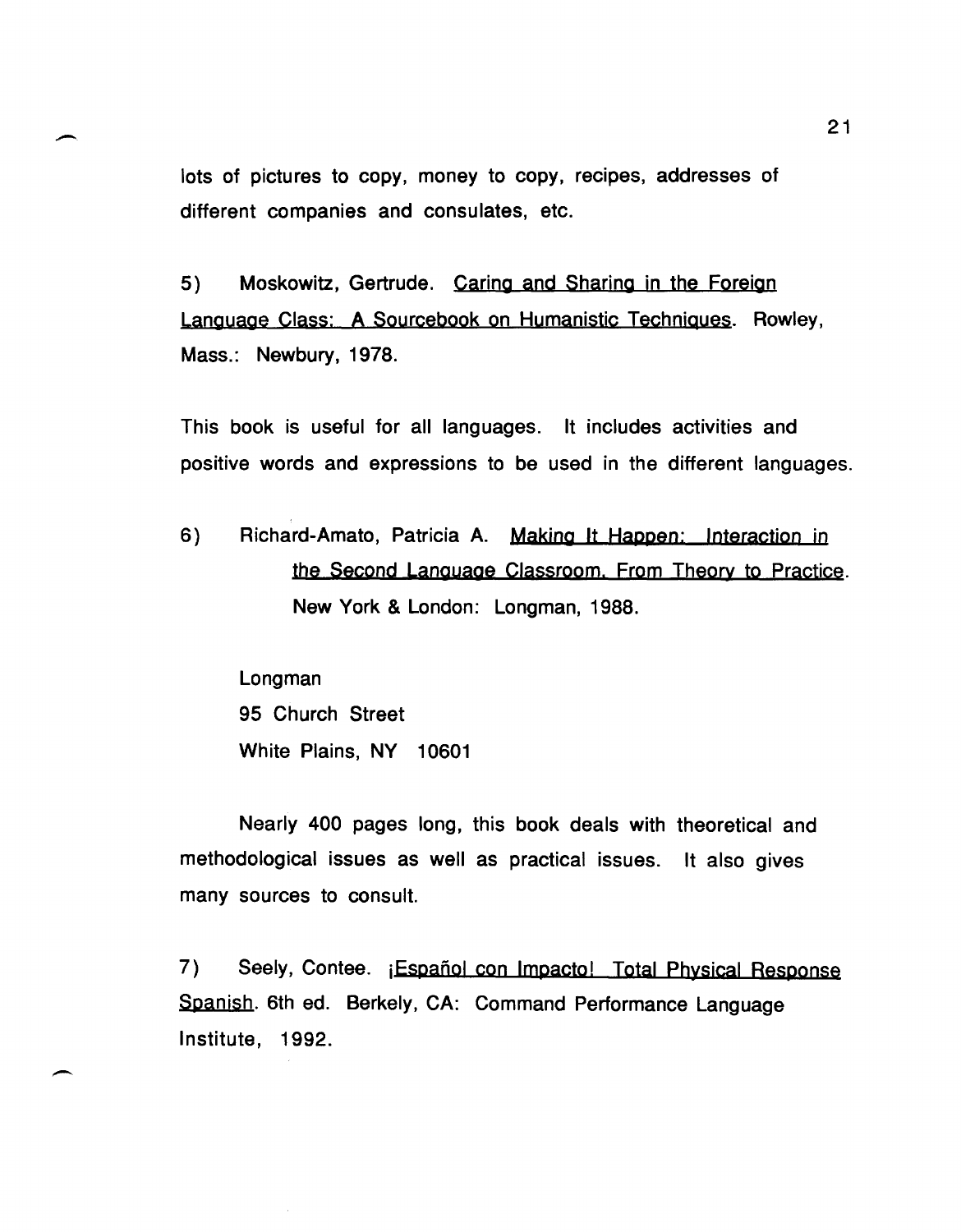Command Performance Language Institute 1755 Hopkins Street Berkely, CA 94707 (510)524-1191

*i* Español con Impacto! explains the TPR (Total Physical Response) method briefly and gives different activities for the students. This is a good resource for you if you use the TPR method or if you need some active ideas to supplement your method.

# B. CATALOGS AND MAGAZINES:

..-.

 $\overline{\phantom{a}}$ 

1) Audio-Forum: The Language Source (800) 243-1234 Audio-Forum: The Language Source 96 Broad Street Guilford, Connecticut 06437

This catalog has the world's largest collection of foreign language courses and resource materials. It has cassette tapes, videos, and culture capsules that would be good to use as supplementary activities.

2) Carlex Spanish & French teaching aids (800) 526-3768 P.O. Box 081786 Rochester, MI 48308-1786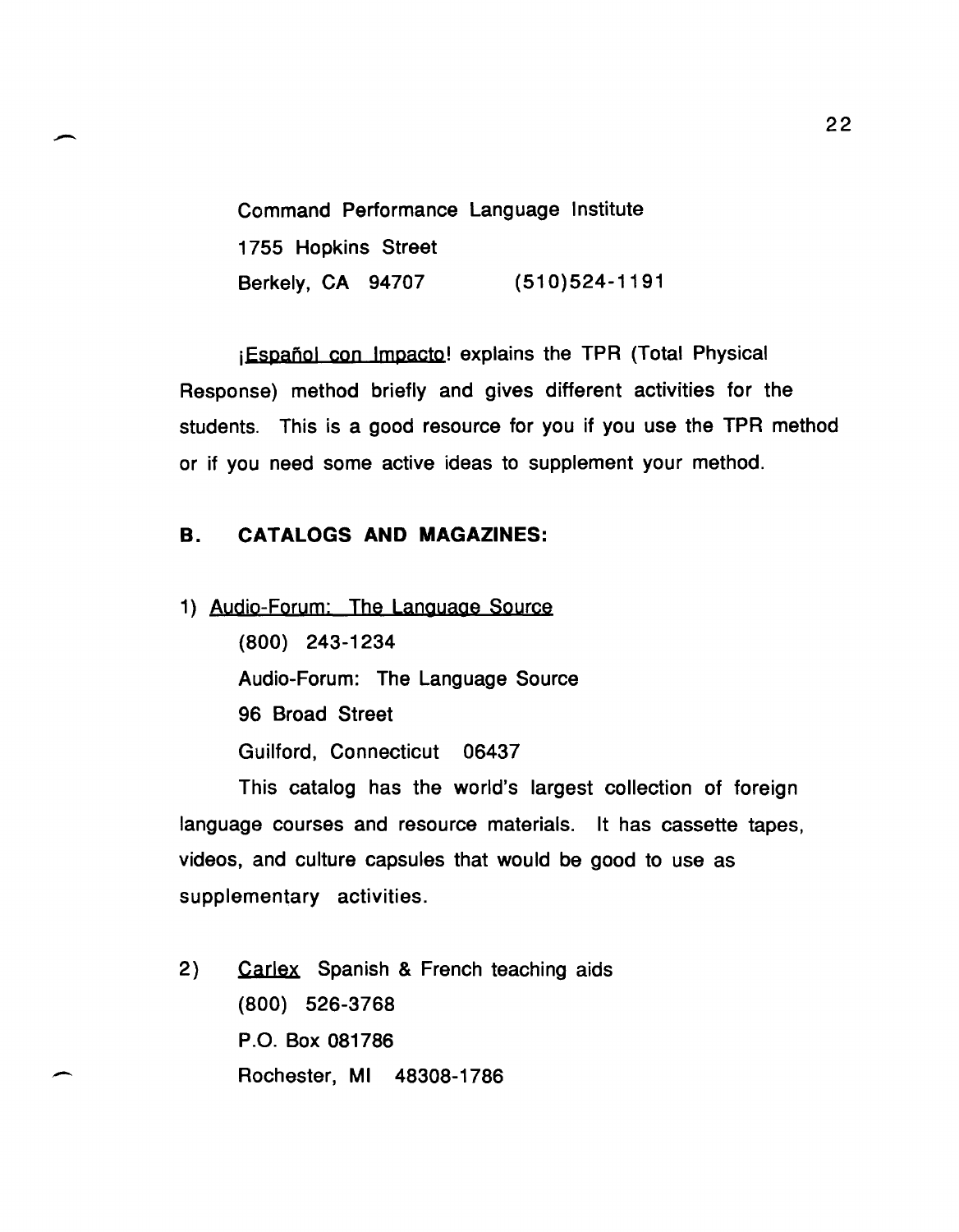Carlex has many interesting and helpful products at competetive prices.

3) Da que hablar Oficina de Educaci6n 150 Fifth Ave. Suite 918 New York, NY 10011

---

-

This publication is from the education consulate and is distributed free of charge to Spanish instructors. It is full of interesting activities and materials, all of which can be photocopied.

4) Devonsworth Films. Inc. (615) 986-4248 P.O. Box 1034 Lenoir City, TN 37771

This does not have a lot of materials, but it is worth having a copy of their catalog to see if any of their films/videos interests you.

5) EMC Publishing

(800) 328-1452 EMC Publishing 300 York Avenue Saint Paul, Minnesota 55101

EMC Publishing puts out a catalog with many textbooks, readers and other resources.

23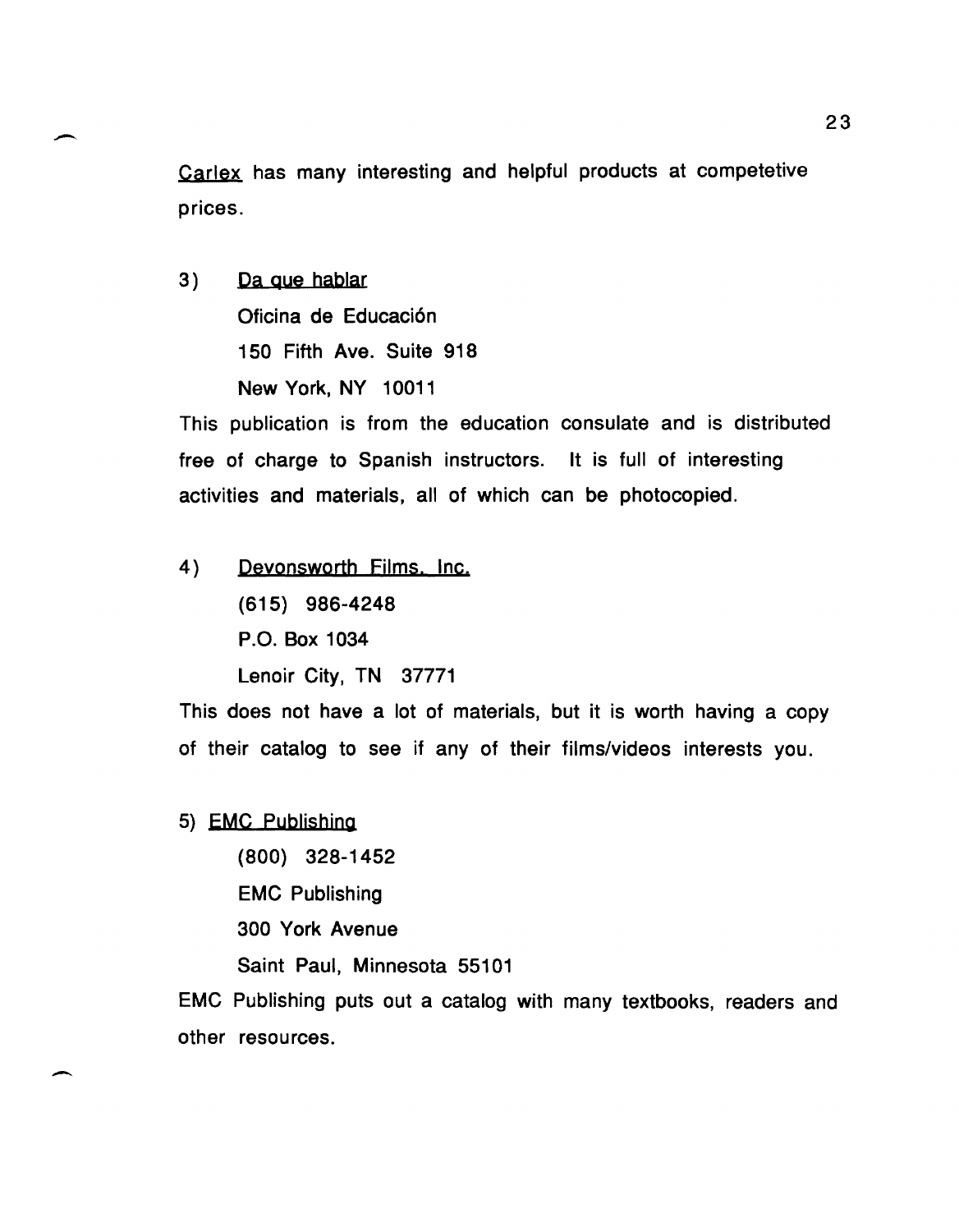6) Foreign Language Grades 6-12

(800) 341-6094

J. Weston Walch, Publisher

321 Valley Street P.O. Box 658

Portland, Maine 04104-0658

This is a catalog for Spanish, French and Latin. The categories under each language are: teacher resources, vocabulary & grammar, reading & understanding, manipulatives and culture & authentic activities.

7) Gessler

Gessler Publishing Company, Inc. Gessler Educational Software 55 West 13th Street New York, NY 10011

This is a very good resource complete with maps, emergency lesson plans, software, games, videos, etc.

8) Más

P.O. Box 1928

Marion, OH 43305-1928

This is another "freebie." Más is an interesting magazine in Spanish with human interest stories, recipes, health information, etc. Your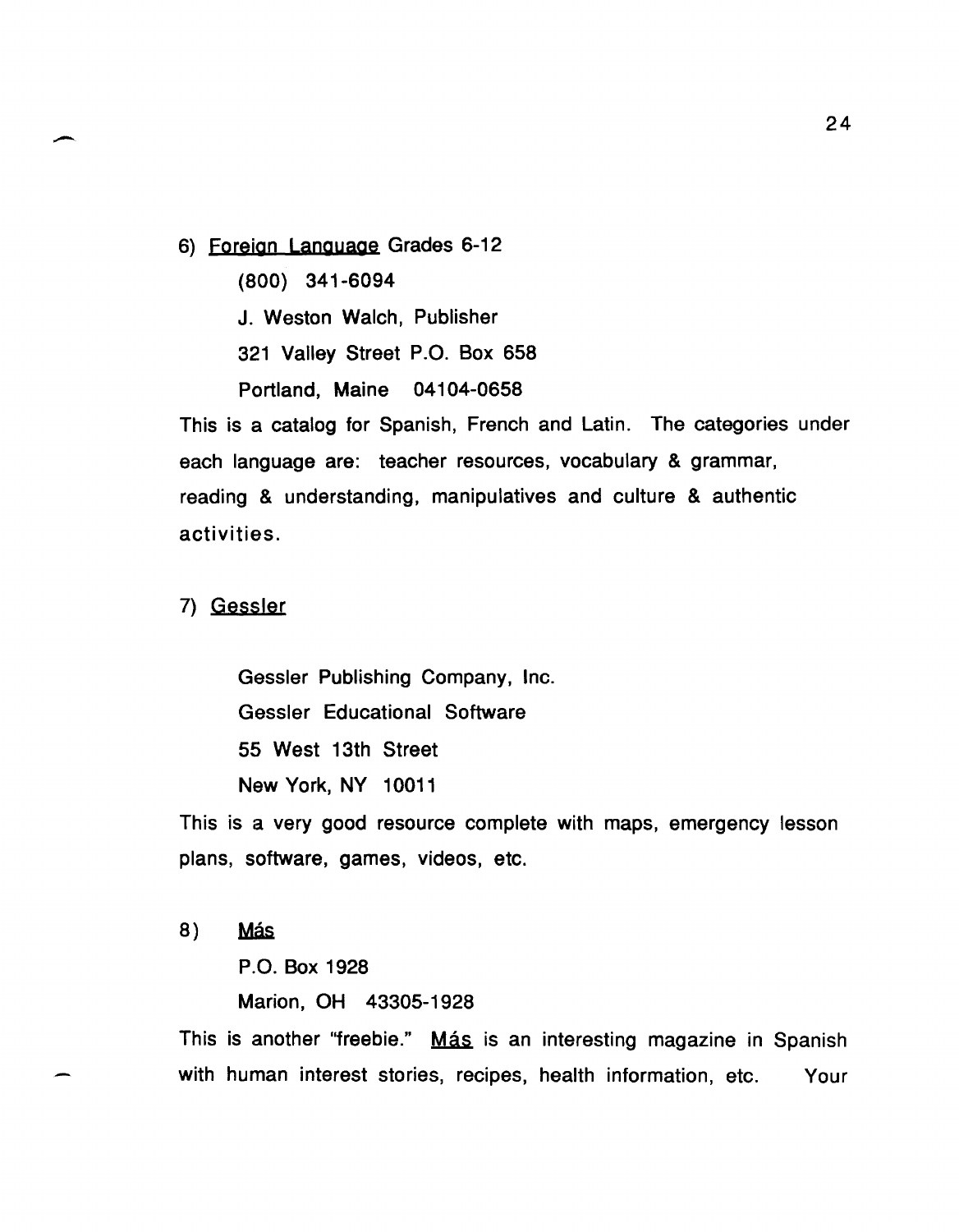students will enjoy reading it, and having it in your classroom will not cost you anything!

9) Materjales

Consejería de Educación Embajada de España 1350 Connecticut Ave., NW Suite 1050 Washington, D.C. 20036

Yet another free resource! This publication is distributed by Spain's embassy and has many interesting cultural activities, centered around Spain, of course.

10) Teacher's Discovery (800) TEACHER A Division of American Eagle, Co. 1100 Owendale, Suite H

P.O. Box 7048

-

Troy, MI 48007-7048

Teacher's Discovery is full of neat things to buy: posters, videos, stickers, books, newspapers, games, prizes, etc. This really is an excellent resource because it has quality products for reasonable prices.